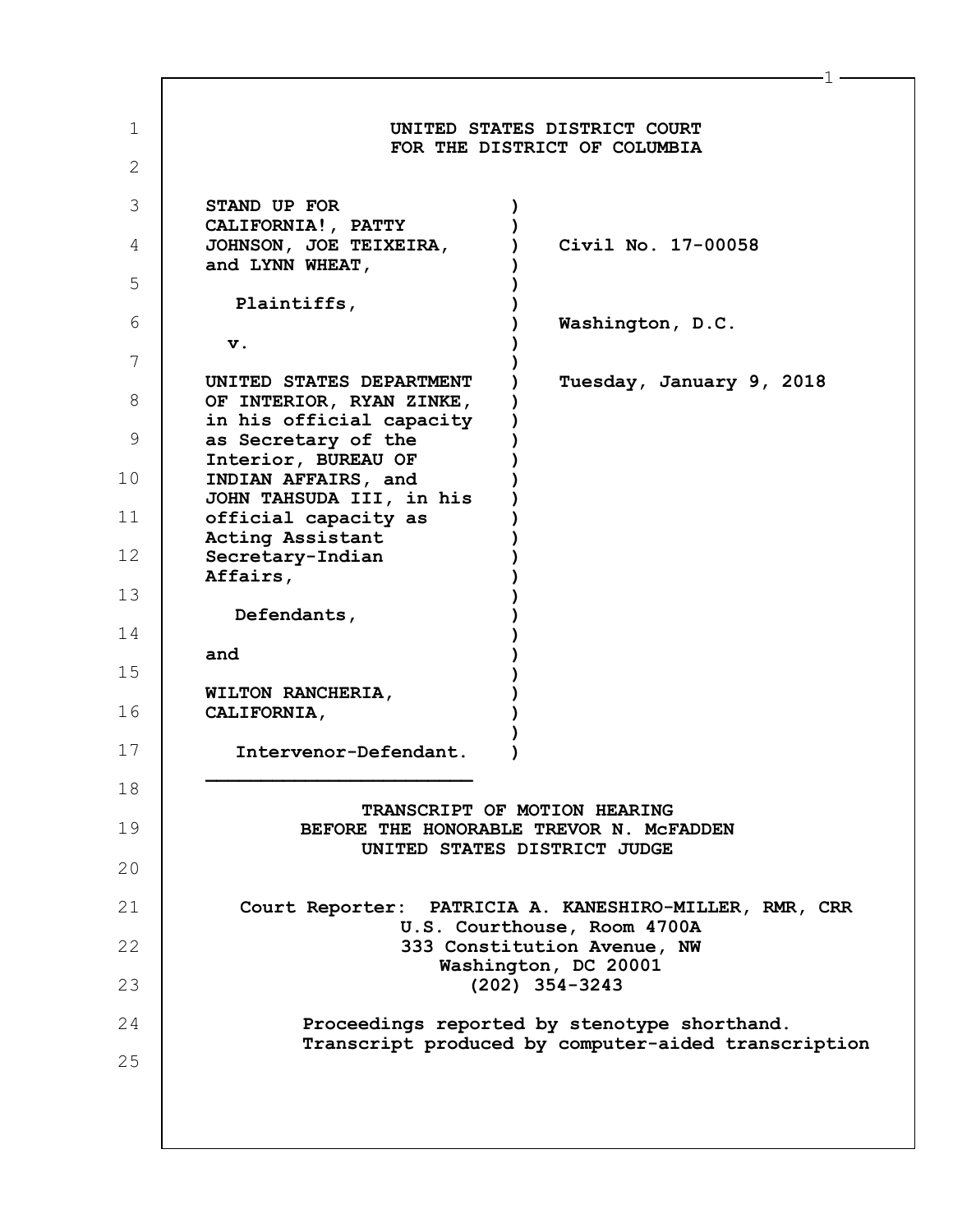| APPEARANCES:                     |                                                                          |
|----------------------------------|--------------------------------------------------------------------------|
|                                  |                                                                          |
| For the Plaintiffs:              | Jennifer A. MacLean, Esq.<br>Benjamin S. Sharp, Esq.<br>PERKINS COIE LLP |
|                                  | 700 13th Street, NW<br>Suite 600                                         |
|                                  | Washington, DC 20005<br>$-$ and $-$                                      |
|                                  | Eric D. Miller, Esq.<br>PERKINS COIE, LLP                                |
|                                  | 1201 Third Avenue<br>Suite 4900                                          |
|                                  | Seattle, WA 98101<br>$-$ and $-$                                         |
|                                  | Niels Holch, Esq.<br>Holch & Erickson LLP                                |
|                                  | 400 North Capitol Street, NW<br>Suite 585<br>Washington, DC 20001        |
|                                  |                                                                          |
| For the Federal<br>Defendants:   | Steven E. Miskinis, Esq.<br>U.S. DOJ-ENVIRONMENT & NATURAL               |
|                                  | RESOURCES DIVISION<br>INDIAN RESOURCES SECTION                           |
|                                  | 601 D Street NW<br>3rd Floor-Room 3017                                   |
|                                  | Washington, DC 20004-2904<br>- and-                                      |
|                                  | Cody L.C. McBride, Esq.<br>U.S. DEPARTMENT OF JUSTICE                    |
|                                  | Environment and Natural Resources<br>Division                            |
|                                  | P.O. Box 7611<br>Washington, DC 20044                                    |
| For the Intervenor<br>Defendant: | Jessica Lynn Ellsworth, Esq.                                             |
|                                  | Eugene A. Sokoloff, Esq.<br>Allison Turbiville, Esq.                     |
|                                  | HOGAN LOVELLS US LLP<br>555 13th Street NW                               |
|                                  | Washington, DC 20004                                                     |
|                                  |                                                                          |
|                                  |                                                                          |
|                                  |                                                                          |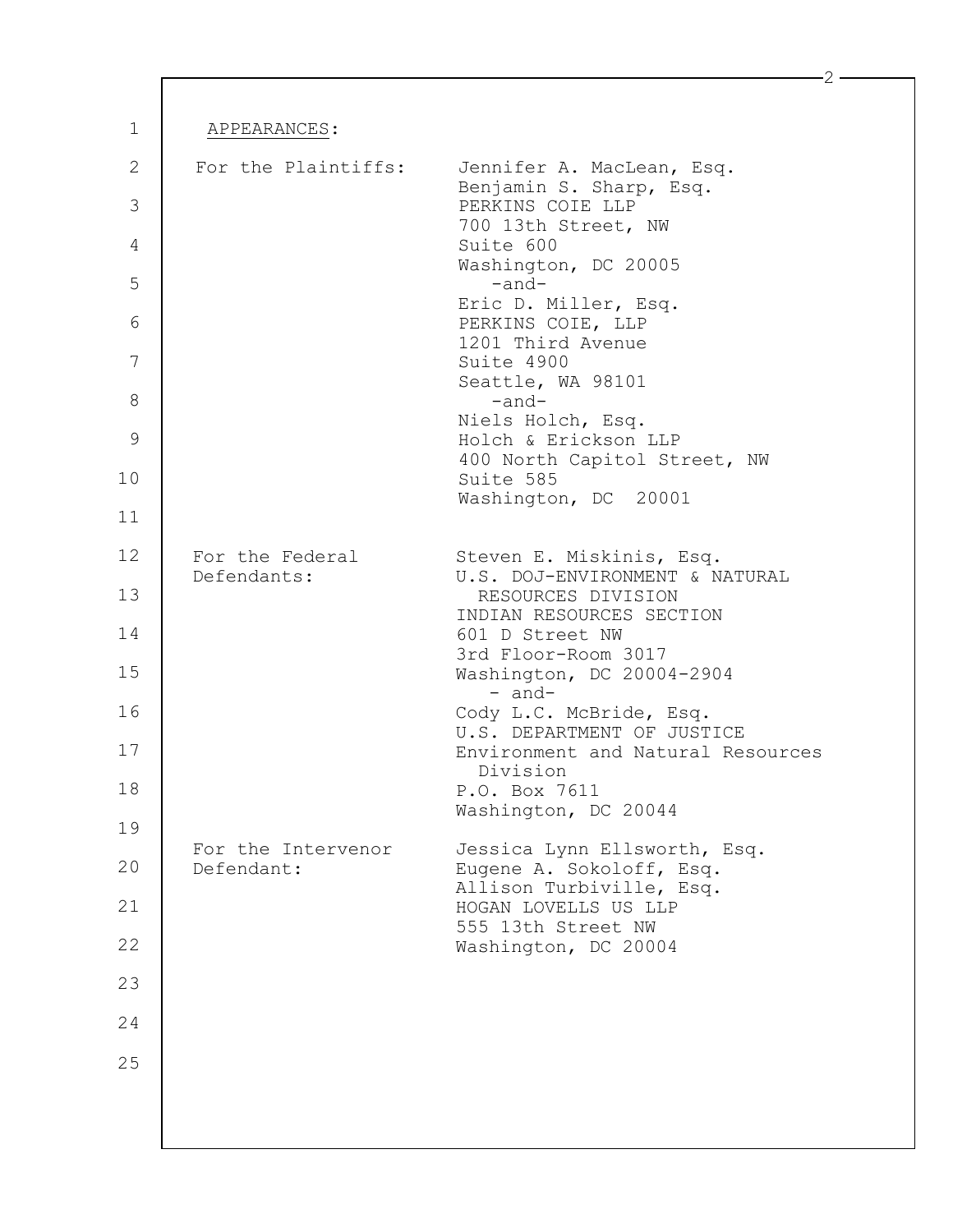| $\mathbf 1$ | PROCEEDINGS                                                   |
|-------------|---------------------------------------------------------------|
| 2           | (11:00 a.m.)                                                  |
| 3           | THE DEPUTY CLERK: Matter before the Court, Civil              |
| 4           | Case Number 17-58, Stand up for California, et al., versus    |
| 5           | United States Department of Interior, et al.                  |
| 6           | Counsel, please come forward to identify yourselves           |
| 7           | for the record.                                               |
| 8           | MR. MILLER: Good morning. Eric Miller on behalf of            |
| $\mathsf 9$ | plaintiffs.                                                   |
| 10          | THE COURT: Good morning, Mr. Miller.                          |
| 11          | MR. MILLER: May it please the Court, with me is my            |
| 12          | colleagues Jennifer MacLean and Ben Sharp and Niels Holch.    |
| 13          | THE COURT: All right. Thank you.                              |
| 14          | MR. MCBRIDE: May it please the Court, Cody McBride            |
| 15          | for federal defendants, and with me is Steve Miskinis,        |
| 16          | co-counsel. Thank you.                                        |
| 17          | THE COURT: Okay.                                              |
| 18          | MS. ELLSWORTH: Good morning, Your Honor. Jessica              |
| 19          | Ellsworth for the Wilton Rancheria, California. With me are   |
| 20          | my colleagues Allison Turbiville and Eugene Sokoloff.         |
| 21          | THE COURT: Good morning, Ms. Ellsworth.                       |
| 22          | Thank you to you all for your briefing.                       |
| 23          | We're here today to discuss cross motions for summary         |
| 24          | judgment. I would like to hear from Mr. Miller first.<br>Just |
| 25          | to give you a sense of my thinking at this point, it looks to |
|             |                                                               |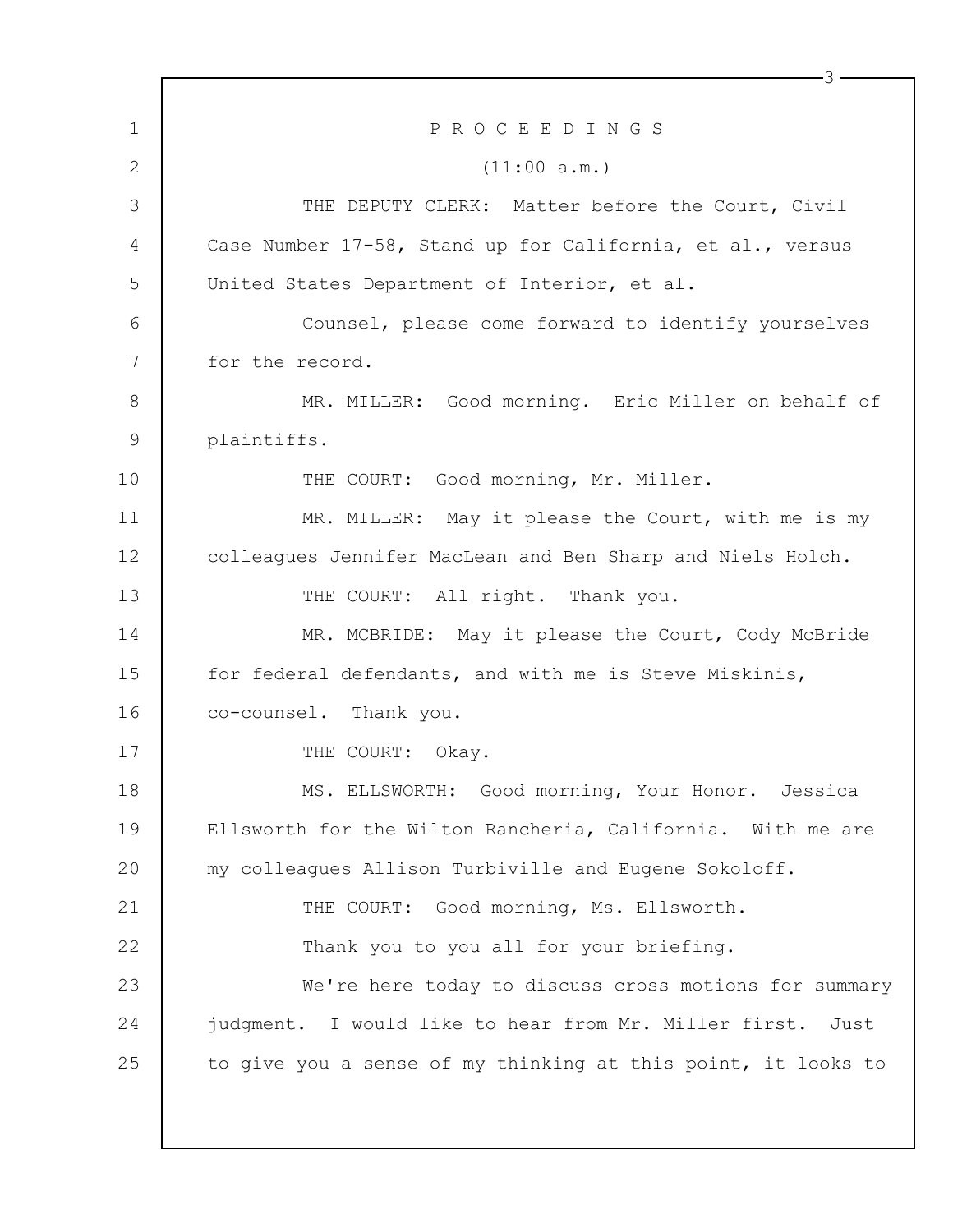1 2 3 4 5 6 7 8 9 10 11 12 13 14 15 16 17 me like there are three main questions in front of me. The first is whether the role of the Assistant Secretary is delegable under Section  $151.12(c)$ . The second question is, if so, was there an effective redelegation of that authority to Mr. Roberts in this case. And third -- and this is probably a little more amorphous -- what role would *Auer* deference play in the analysis of those questions. So I would like to hear from plaintiffs first. I have got some specific questions for you, but I would be interested in your views on those questions to begin with. MR. MILLER: Thank you, Your Honor. May it please the Court, there are a great many issues in this case, but as Your Honor's questions indicate, really the key question here is the interpretation of 25 C.F.R. § 151.12, because whatever might be said about the abstract question of the delegability of the Secretary's powers, there is no dispute that the Secretary has authority

4

18 19 20 21 22 23 24 to issue regulations that are binding upon the Secretary, and once the Secretary has issued regulations, those have the force of law, and the Secretary is obligated to follow them. So if 151.12 restricts delegability and does not authorize the role of the Assistant Secretary to be given to someone else, then that ends the inquiry, and the Secretary has to follow that regulation.

25

In fact, 151.12, when you read it, does clearly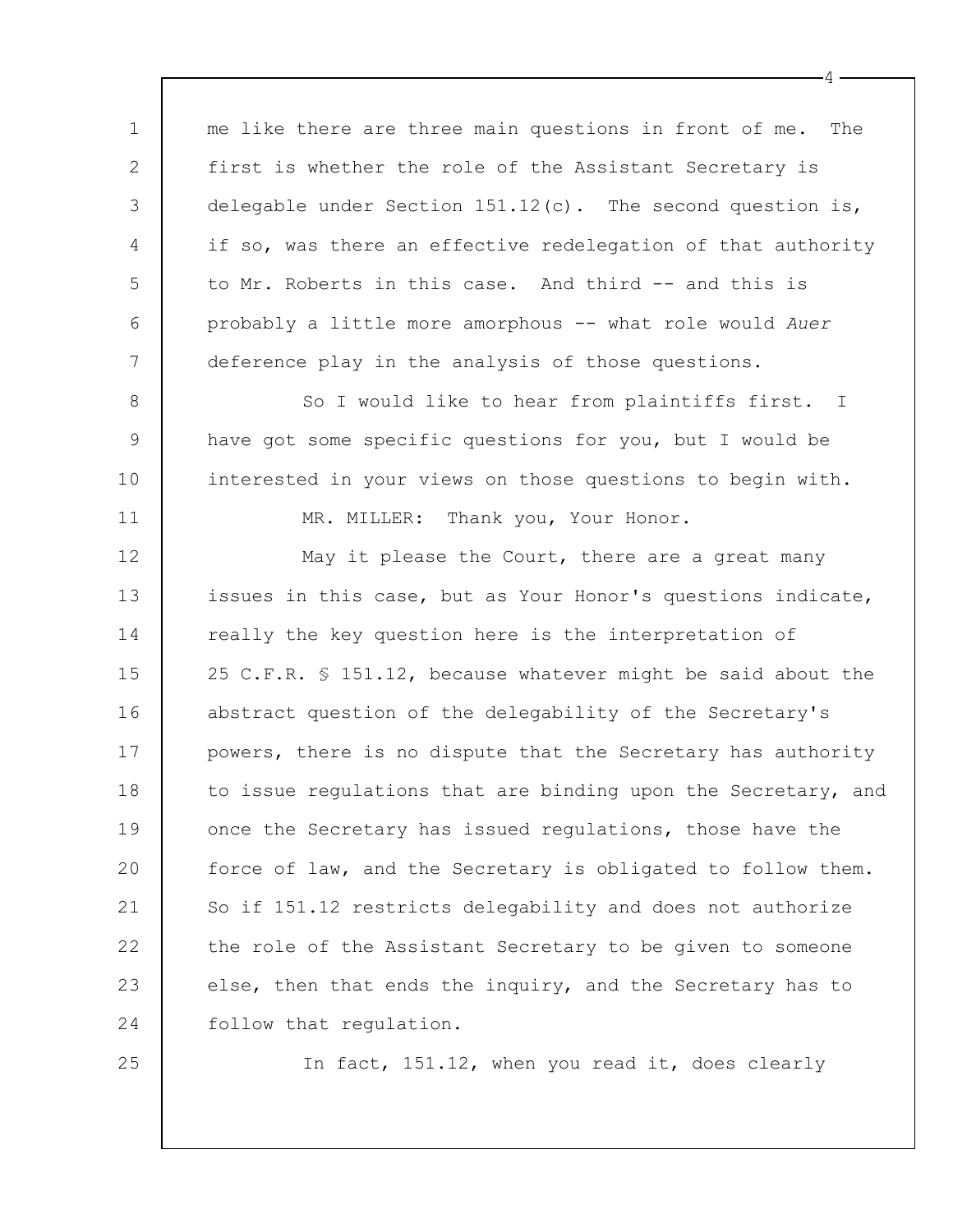1 2 3 restrict who has what authority within the department, and it does not permit the role of the Assistant Secretary to be assigned to someone else.

4 5 6 7 8 9 10 11 12 13 The key provisions of the regulations in this case are subsection (c) and subsection (d). And those set out separately the different roles of different Department of Interior officials in responding to and ruling upon requests to take title to land in trust. Subsection (c) says a decision made by the Secretary or the Assistant Secretary of Indian Affairs pursuant to delegated authority is a final agency action. Subsection (d) talks about other officials. It says a decision made by a BIA official pursuant to delegated authority is not a final agency action.

14 15 16 17 18 19 20 21 22 23 24 25 There's are a couple of things that are salient about that provision. One is that that is not a regulation that creates the authority to take lands in trust. That authority is created by the Indian Reorganization Act, which says the Secretary, referring to the agency as a whole. This is a regulation that takes the existing authority and parcels it out, assigns it among the officials of the Department of Interior and says who has what role, and it says that some officials have the role or have the authority to make final decisions and other subordinate officials have only the authority to make preliminary decisions that are subject to administrative appeal. That's not an accident. Because when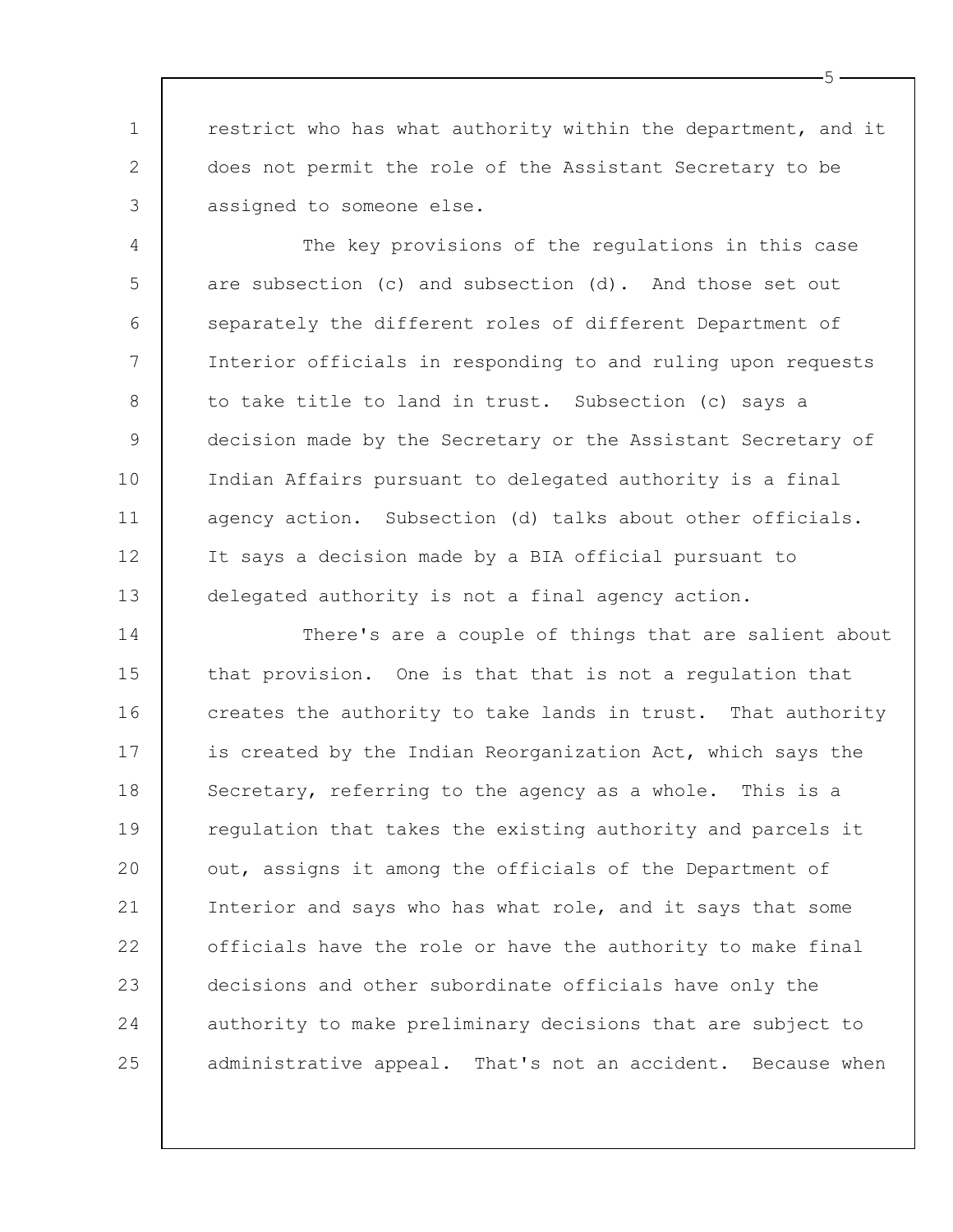1 2 3 4 5 6 7 8 9 10 11 you look at what the Secretary said about the regulation when it was adopted in the official statement in the preamble in the Federal Register, she said it was, quote, "intended to increase transparency by explicitly stating the process for issuing trust acquisition decisions and the availability of administrative or judicial review in such decisions. And so the way it does that is it says some people have authority to make final decisions, and if the decision comes from one of those people, it is final; if a decision comes from somebody else, it is not final and you can take an administrative appeal.

12 13 14 15 THE COURT: Mr. Miller, what is your response to defendants' argument that for a section to be nondelegable, you have to have specific -- there has to be evidence of an affirmative intent not to delegate.

16 17 MR. MILLER: I think it is fair to say that you have to find some evidence of intent not to delegate.

18 19 THE COURT: So you would agree with them, you would just say it is evident here?

20 21 22 23 24 25 MR. MILLER: I would say two things: One, it is evident here. Two, I think my friends on the other side are over reading some of the cases and suggesting that there is this doctrine of nondelegability that requires some sort of clear statement to overcome. There doesn't have to be any sort of magic words or especially clear statement. It just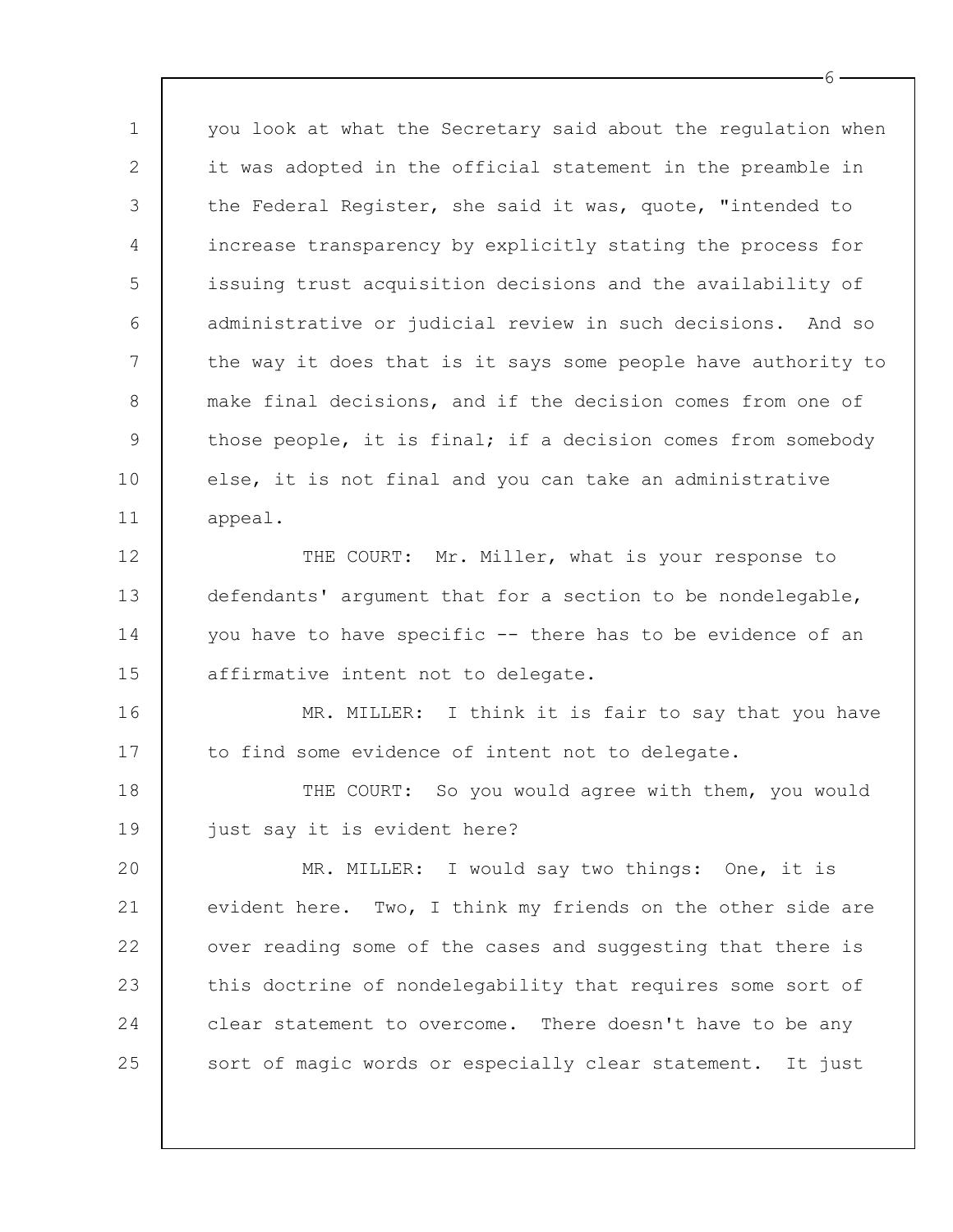has to be that when you read the statute or regulation taken as a whole you find an intent not to delegate. A couple of cases that show that are the *Mango* case in the Second Circuit where the Court said that a grant of power to one official sometimes can be evidence of an intent not to allow subdelegation, and what you just have to look at is the language they use, the overall intent of the statute.

1

2

3

4

5

6

7

8 9 10 11 THE COURT: Is *Mango* the best case for your position? MR. MILLER: No. That's the case they're relying on. THE COURT: Right. What about you? What is your best case?

12 13 14 15 16 17 18 MR. MILLER: *Giordano* from the Supreme Court involving the Wiretap Act. And what's significant about *Giordano* is that the statute there did not say -- it said that the application for the warrant had to come from the attorney general or a specially designated assistant attorney general. It didn't say only; it didn't say exclusively; it didn't say and they may not delegate to anyone else.

19  $20$ 21 22 23 THE COURT: The courts of appeal, their gloss on that is that there was evidence in the legislative history that made clear it was to be the Attorney General or an Assistant Attorney General and no one else. Do you have similar evidence here?

24 25 MR. MILLER: We do. We have, one, the structure of the statute, the division of authority between (c) and (d)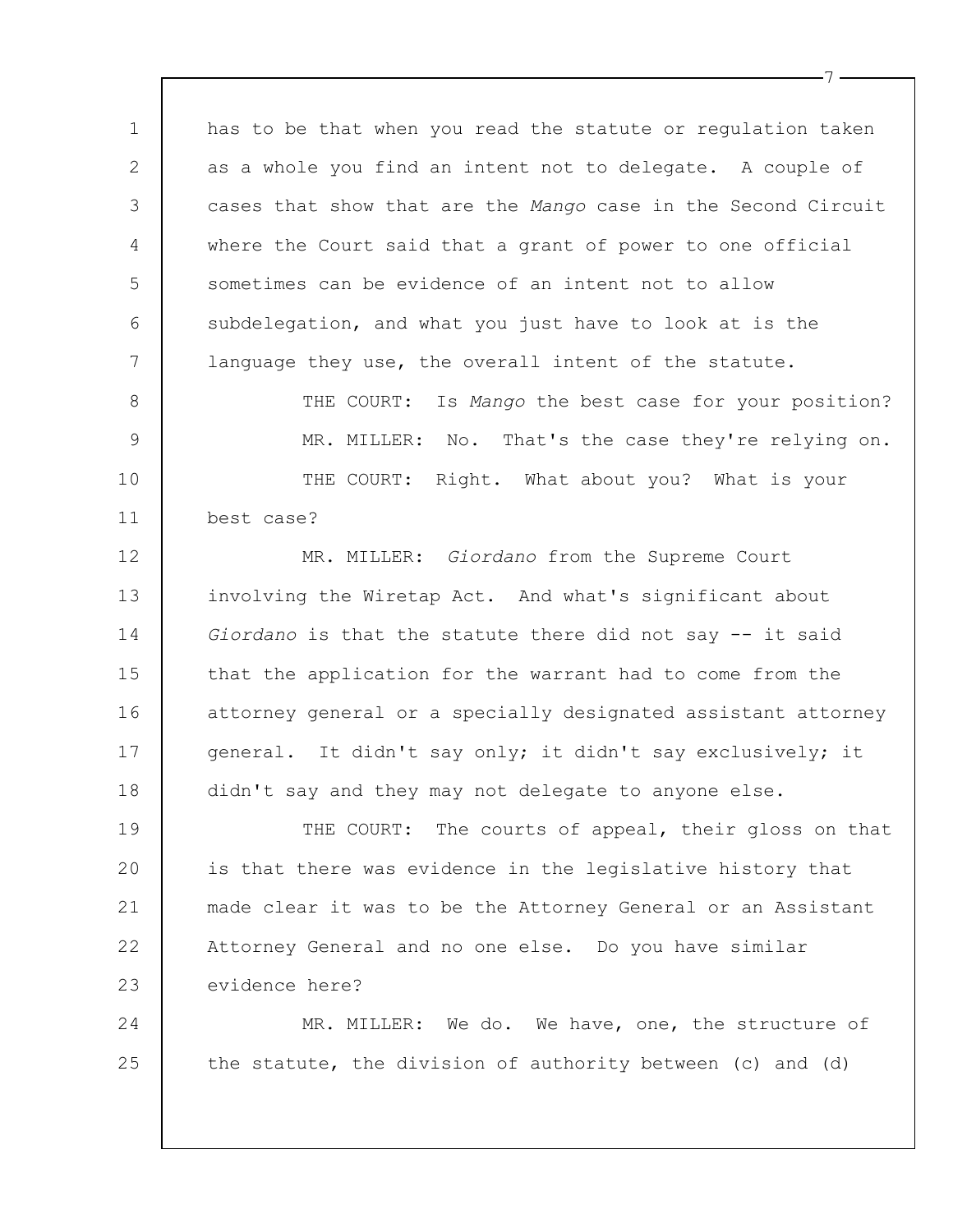that some people get to make some kinds of decisions and other people get to make other kinds of decisions. To say that the Secretary, who is one of the people in (c), could delegate that authority to others is to make meaningless the division of authority between the people in (c) and the people in (d).

1

2

3

4

5

6

24

25

7 8 9 10 11 12 13 14 15 16 17 18 We also have statements in the preamble, and a couple of those that are particularly relevant are the Secretary's responses to comments of the rulemaking. There was one that the commenter said to the agency, you should point out that the Assistant Secretary can approve in writing a BIA decision and that will make it final. The Secretary said, we don't have any need to say that explicitly because an Assistant Secretary's decision is final for the department when issued. So the point of that response is to say, well, there's a difference based on who it is that's issuing the decision, the Assistant Secretary or somebody who is not the Assistant Secretary.

19 20 21 22 23 THE COURT: Defendants point out that the language of 151 earlier on, the definitional subsection, says that it is the Secretary or his authorized representative. Are you saying that "authorized representative" language is inapplicable to Subsection 12(c)?

MR. MILLER: Yes, Your Honor. And that's because that definitional provision, it applies to all of part 151,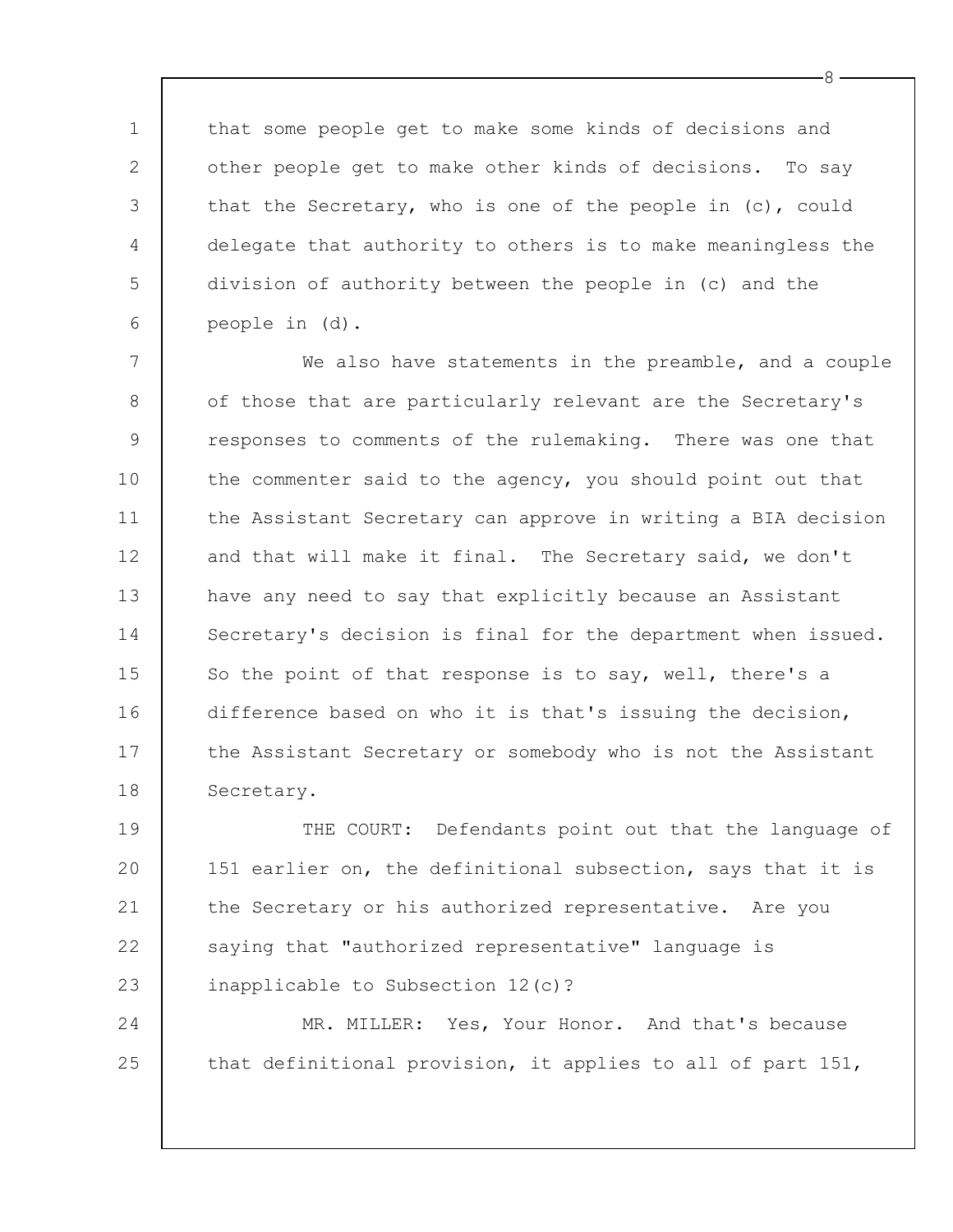1 2 3 4 5 6 7 8 9 10 11 12 13 14 15 16 17 18 and like every definitional provision, it applies except in a case where the context indicates otherwise. So in most of 151, the context indicates that that makes perfect sense. For example, 151.9 says, if a tribe wants to have land taken into trust, it has to file a written request with the Secretary. They don't have to give it to the Secretary personally; they can give it to an authorized representative. But if you plug that definition into 151.12, it doesn't make any sense, both because (c) says the Secretary or the Assistant Secretary pursuant to delegated authority. That part would be superfluous because the Assistant Secretary pursuant to delegated authority is an authorized representative of the Secretary. And then (d), which refers to BIA officials, would make no sense because BIA officials, whenever they do anything, they are acting pursuant to power delegated to them by the Secretary. So just plugging that definition into 151.12 would make the whole thing nonsensical.

19 20 21 22 23 24 25 Another problem with the reliance on that definition here -- and this really gets to the second of the questions you posed at the outset -- is that when Mr. Roberts issued this decision in January, he was not purporting to act as a representative of the Secretary. He was purporting to act as a representative of the vacant position of the Assistant Secretary. That is made quite clear in Mr. Black's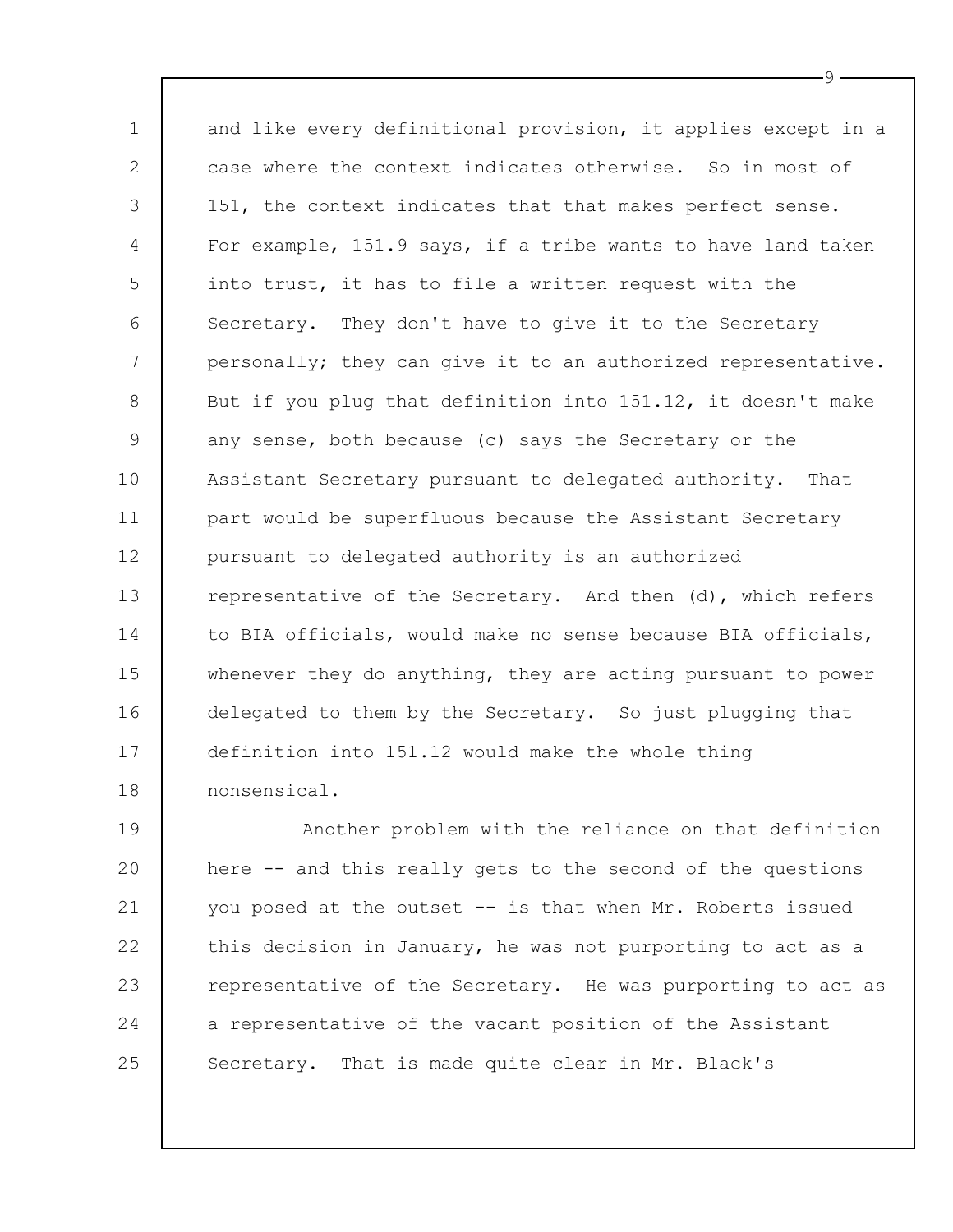1 2 3 4 5 6 7 8 9 10 11 12 13 14 15 16 17 18 19 20 21 22 23 24 25 July decision. He said, in his view, the reason Roberts was able to act was because he had been delegated the powers of the Assistant Secretary. At the time of the administrative decision, they were not relying on 151.2. THE COURT: So I could rule for you and not have to find whether the Secretary could have said, Mr. Roberts is my authorized representative and whether that would have worked. You're saying that that is not what the Secretary purported to do; he purported to make him the Assistant Secretary. MR. MILLER: That's right. Two different paths to get there, and either one of them is an independent basis to rule for us here. THE COURT: Okay. MR. MILLER: Now, I think maybe the next question that brings up then is the question of deference. There are a couple of points that are related to *Auer*. As you know, it is our view that *Auer* was wrongly decided, but of course we recognize that this Court is bound by it. But in conducting the analysis under *Auer,* there are a number of factors that are relevant, one of which is that this is not a longstanding interpretation of the Secretary. The government and the tribe have said that the Secretary has taken this position for a long time, but all of the evidence that they point to is statements that were made before the present rules were even adopted in 2013.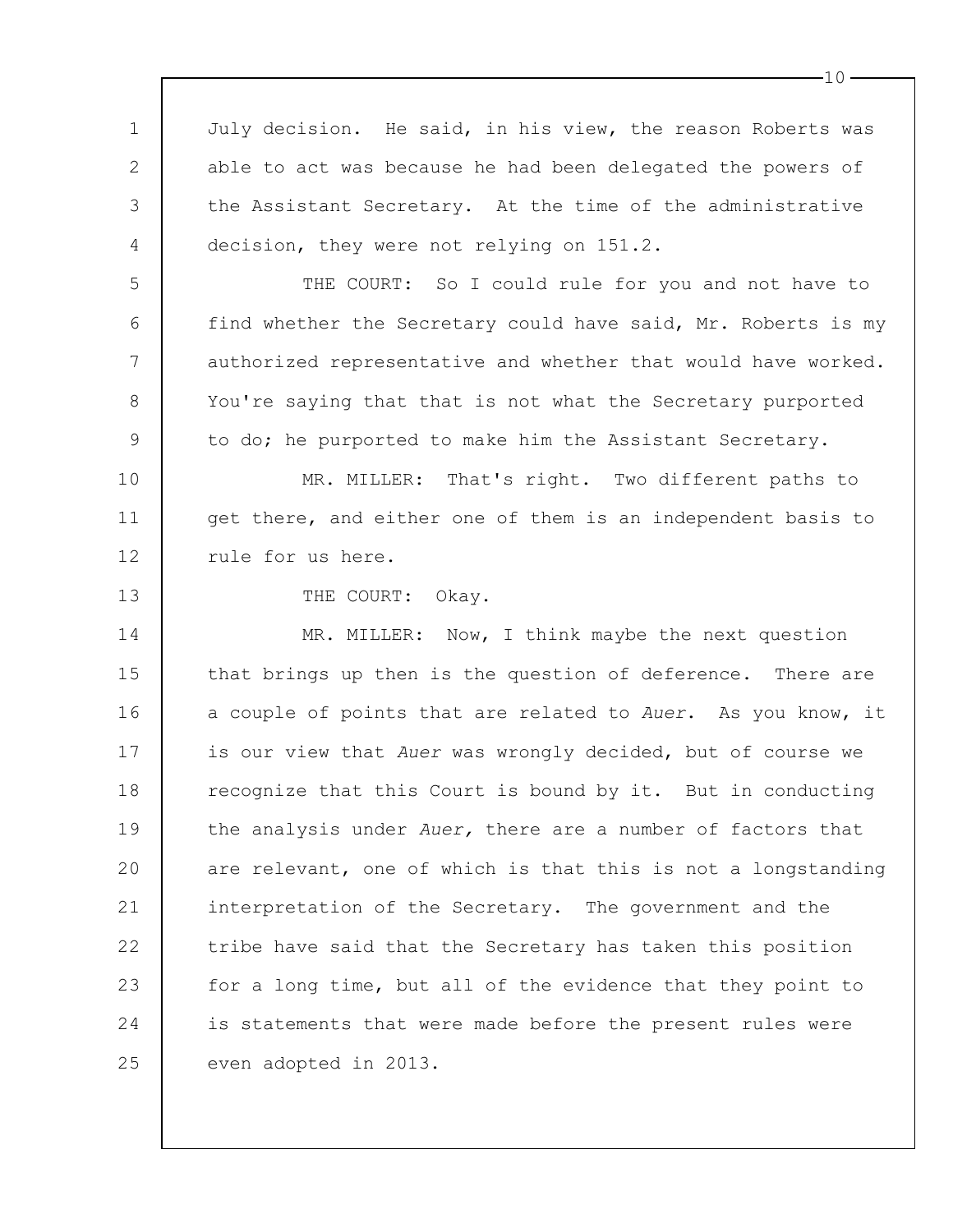1 2 3 4 5 6 7 8 9 10 11 12 13 14 15 16 17 18 19  $20$ 21 22 23 24 25 The key point in conducting the analysis under *Auer* is what the Supreme Court said in *Perez v. Mortgage Bankers Association,* and that is, quoting from footnote 4, that even in cases where an agency's interpretation receives *Auer* deference, it is the Court that ultimately decides whether a given regulation means what the agency says. THE COURT: And what was that case again? MR. MILLER: That's *Perez v. Mortgage Bankers Association* in 2015. And that's because, even on its own terms, *Auer* says that there is deference except when the agency's interpretation is plainly contrary to the language of the statute. Neither the Secretary nor the tribe has really even made any serious effort to reconcile their position with the text of what the regulation actually says, with the language of (c) and (d), with the structure of the division of responsibility between the officials named in (c) and the officials named in (d). There simply isn't a way that you can read that, makes sense of it, that is consistent with the position that the authorities in (c) can be delegated to the officials who are not named in (c). So anyone at the discretion of the Secretary can make a final agency action. THE COURT: Do you agree with intervenors that the government defendants' brief is entitled to *Auer* deference? MR. MILLER: The Court in *Auer* itself said that an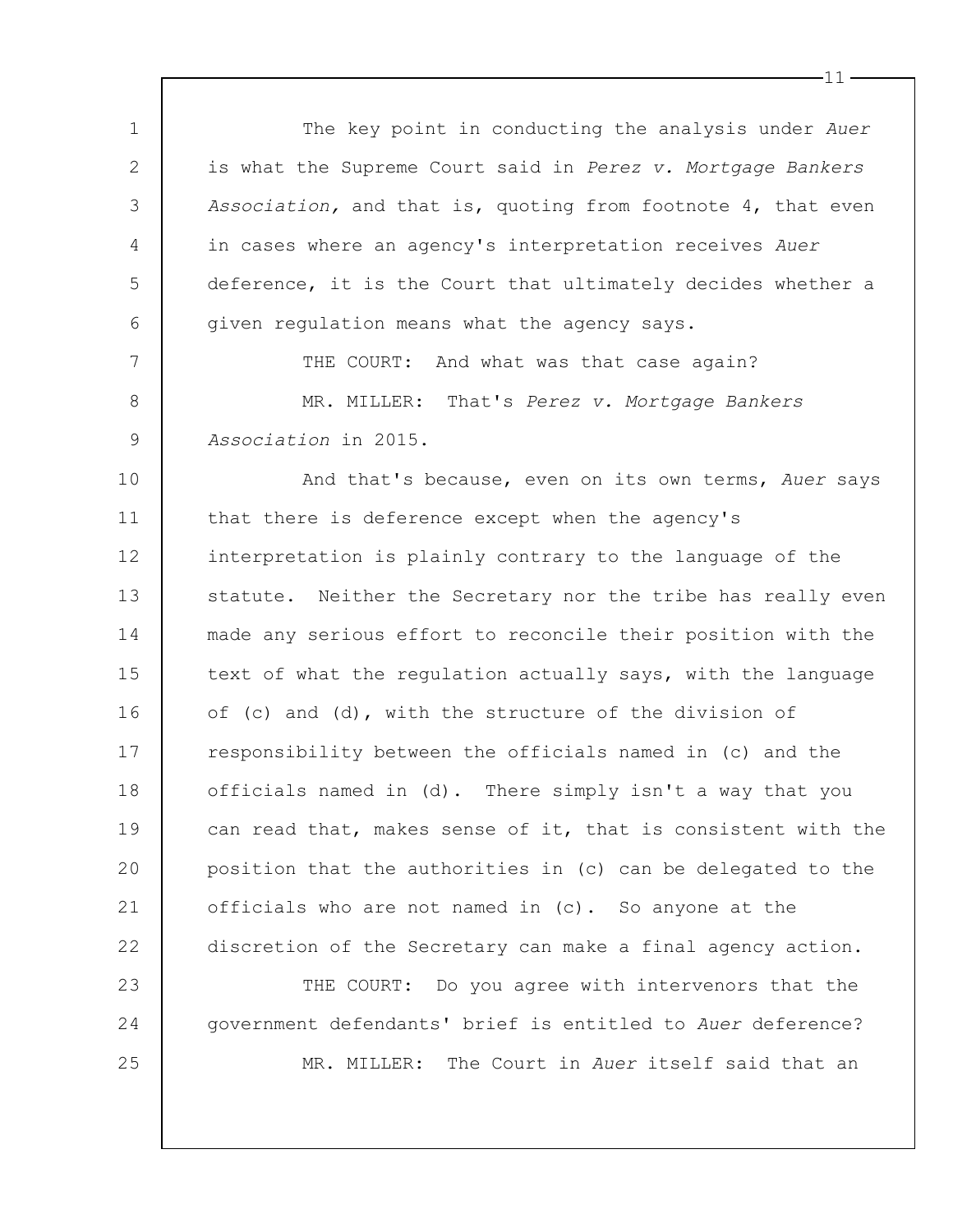1 2 agency interpretation expressed in a brief can be entitled to deference.

THE COURT: Even putting aside everything from pre-2013, there is evidence here or agency gloss that I would need to give deference to?

3

4

5

6 7 8 9 10 11 12 13 14 MR. MILLER: Yes, but with the caveat that the level of deference does take account of whether there has been a consistently held, longstanding position of the agency or whether it is something new. So with that qualification, we acknowledge we're in the *Auer* framework here, but even applying *Auer*, the agency doesn't win just because they have articulated a position. They have to show that their position is a plausible reading of some ambiguity in the language of the regulation, and they haven't done that.

15 16 17 18 19  $20$ 21 THE COURT: Back to the discussions about what the section itself means, a number of the cases cited by defendants for understanding the meaning of the regulation or actually cases referring to glosses on statutes, does that matter? Should I be interpreting a regulation the same as I would be interpreting the statute for like expressio unius and those other various canons?

22 23 24 25 MR. MILLER: I think the basic interpretive principles and the canons of interpretation, the inferences to be drawn from structure and context, all of that is the same. The enterprise of reading authoritative text and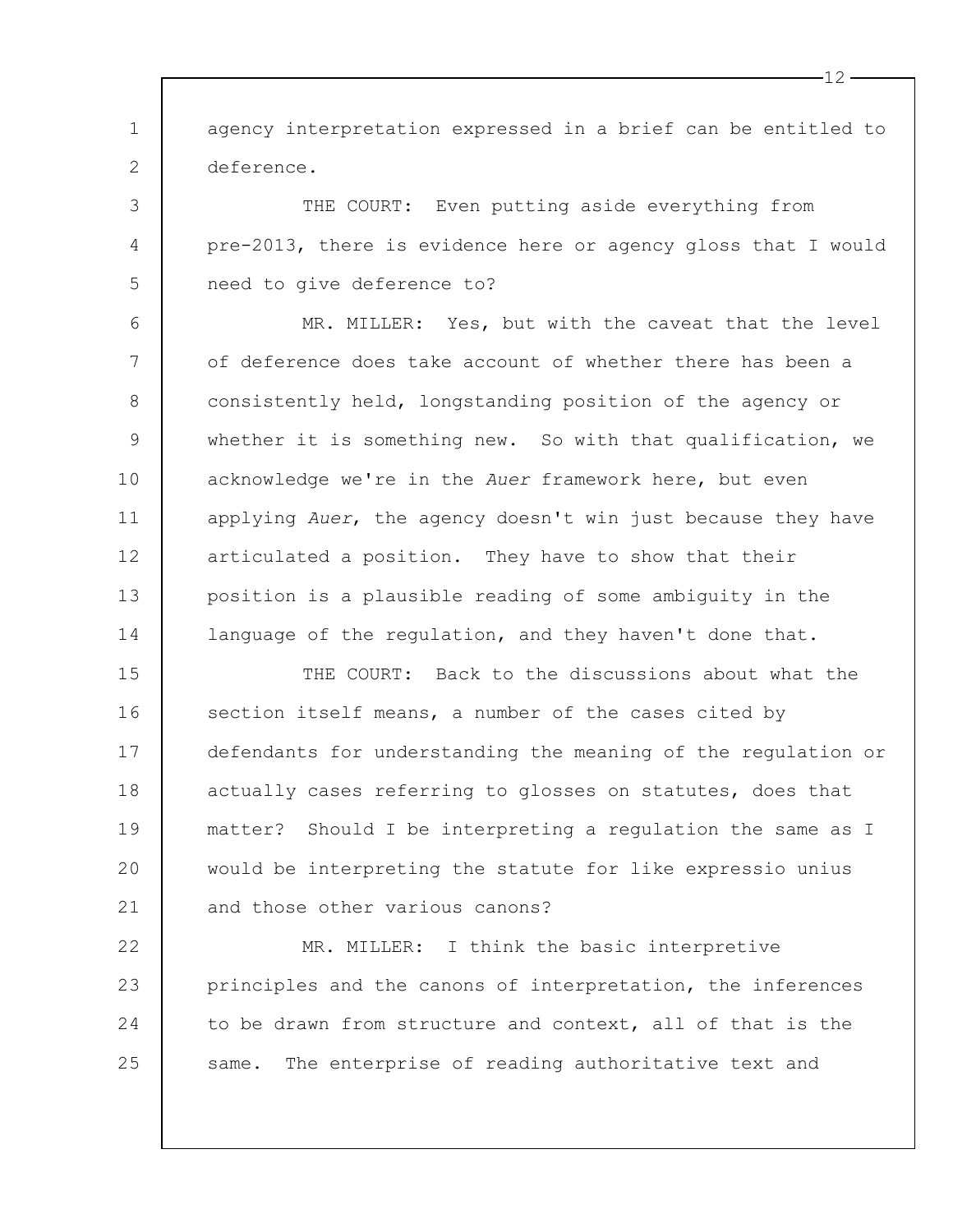1 2 3 4 5 6 7 8 9 10 11 12 13 14 15 16 17 18 19 20 21 22 23 24 interpreting the text is the same whether it is a regulation or a statute. The one respect in which I think it is different is that the cases that say that in statutes an assignment of an authority to one official doesn't preclude delegation to other officials don't necessarily track onto regulations. That's because in the statutory context, it is quite common for Congress to assign authority to an agency by naming the head of the agency. Pretty much all of Title 25 says the Secretary shall do X, and that means the whole department. When you're reading a regulation, particularly one like this one, this was not a regulation that was creating authority or vesting authority in the agency. This was the Secretary taking authority that she already had from Congress and saying here is who is going to exercise that authority. THE COURT: Do you have any case law for that proposition? MR. MILLER: The last point that I --THE COURT: This suggestion that Secretary in a statute should be read differently than Secretary in a regulation? MR. MILLER: I am not aware of a case that specifically says that, but I think it is a fair inference from the reasoning in the cases dealing with delegation in

25 the context of statutes.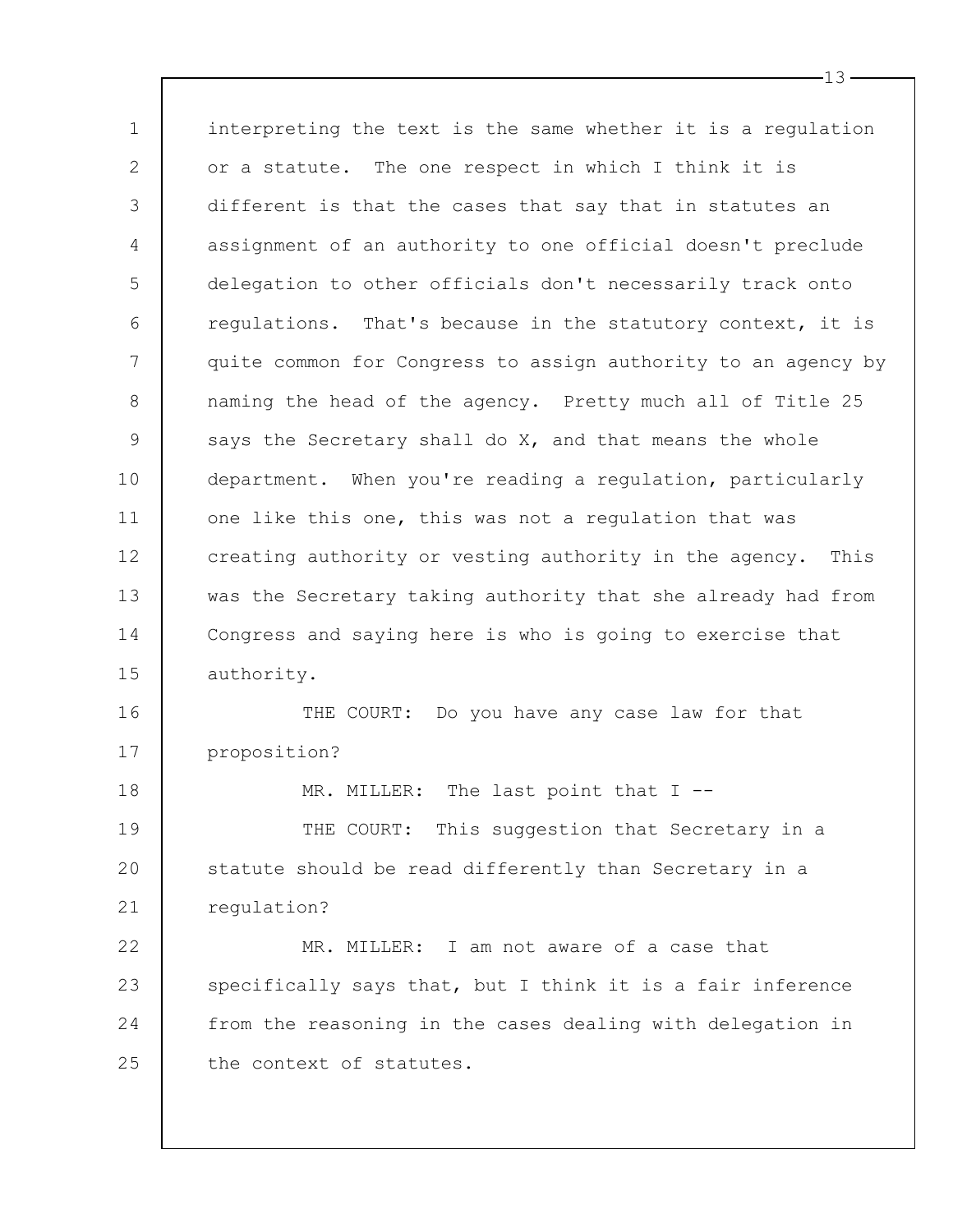1 2 3 4 5 6 7 8 9 10 11 12 13 14 15 16 17 18 19  $20$ 21 22 23 24 25 14 THE COURT: Okay. MR. MILLER: Unless the Court has further questions. THE COURT: Thank you. I will give you a chance to speak at the end here. MR. MILLER: Thank you. THE COURT: All right. Mr. McBride, are you speaking first? MR. MCBRIDE: Yes. THE COURT: Perhaps you could start out just kind of telling me, do you agree, do I have the three main questions right? Is there something I'm missing there? MR. MCBRIDE: Yes, Your Honor, I think you do have the three main questions right. I think this case turns on whether Section 151.12 allows redelegation of the AS-IA's authority to make final fee-to-trust decisions. Plaintiffs have attempted to raise the question of whether the redelegations themselves were generally proper here. They didn't raise that in their complaint in the first instance; but in any case, the redelegations here were clearly proper. The D.C. District Court has a flexible standard for finding that redelegations are valid, and the redelegations here clearly meet that standard. The redelegation occurred through the DM automatically when the Office of the AS-IA was vacant. That happened through 209 DM § 8.4.B, which says, when the Office of AS-IA is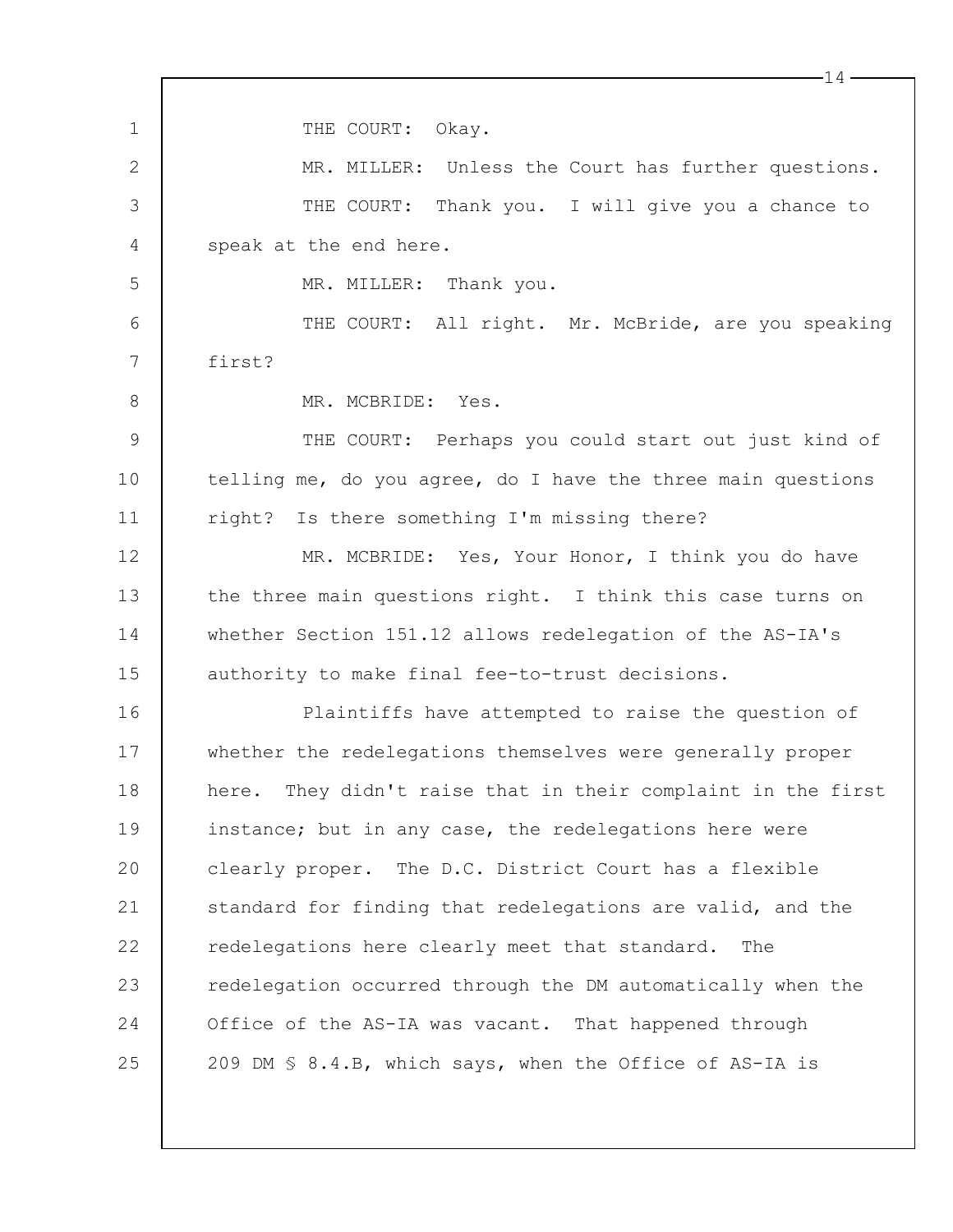1 2 3 4 5 6 7 8 9 10 11 12 13 14 15 16 17 18 19  $20$ 21 22 23 24 25 vacant, then the PDAS, the Principal Deputy, can exercise all of the authority of the AS-IA. THE COURT: Why was it necessary for the Deputy Secretary to write his letter of January 19th? MR. MCBRIDE: So, that letter was in response to a mistake in the secretarial order setting up Larry Roberts as the First Assistant to the Assistant Secretary. That was just to clear up any confusion that might have occurred through that secretarial order that had Mr. Roberts' title wrong. It doesn't have any effect on the automatic redelegation that occurred through 209 DM § 4.B. THE COURT: But the letter says the department typically uses succession orders to delegate authority to perform the duties of vacant positions. It doesn't refer to the DM. MR. MCBRIDE: Right. Again, I think the Connor memo was discussing the succession that occurred after the Office of AS-IA became vacant in the first place to make Mr. Roberts the Acting AS-IA. In this case, even if -- THE COURT: But how is that relevant? That expired. MR. MCBRIDE: Correct. That's my point. The Connor memo, for the most part, was just clarifying that Roberts was the Acting AS-IA -- THE COURT: Previously. MR. MCBRIDE: Previously. It also then went on to

 $-15 -$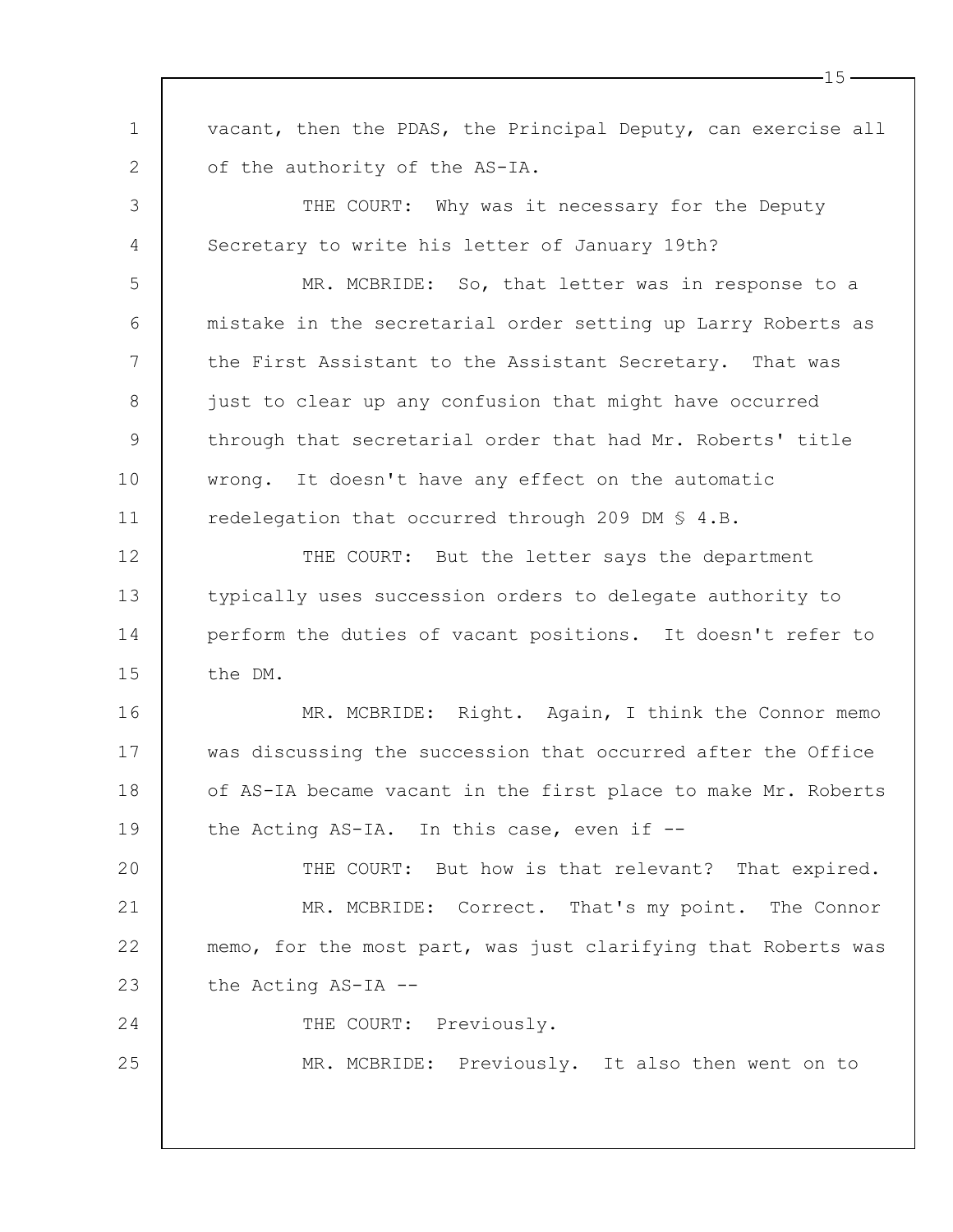1 2 3 4 5 6 7 8 9 10 11 12 13 14 15 16 17 18 19  $20$ 21 22 23 24 25 clarify that because he was actually PDAS starting in 2013, he was also automatically redelegated the AS-IA's non-exclusive authority after he stopped being acting. THE COURT: Okay. So your position is that the various orders and the January 19th letter are beside the point; that the only thing that matters for delegation purposes is the DM? MR. MCBRIDE: Well, I think the DM in itself is enough for the Court to find that the redelegation here was proper to Mr. Roberts. On top of that, I think the Connor memo does say something about the fact that he was redelegated the non-exclusive authority of the AS-IA. So I think that was just belts and suspenders on the part of the agency to make it clear and explicit that Mr. Roberts did have authority to make the decision he made here to take land in trust for Wilton. The Connor memo came before the Wilton decision. So even if -- THE COURT: How do I know that? MR. MCBRIDE: That is clear through the department's internal e-mails. THE COURT: Is that in the record? MR. MCBRIDE: It is not in the record right now, but that's what happened. So even if the DM redelegation, if there is a problem with that, which there's not, the Connor memo in itself redelegated to Mr. Roberts properly. I think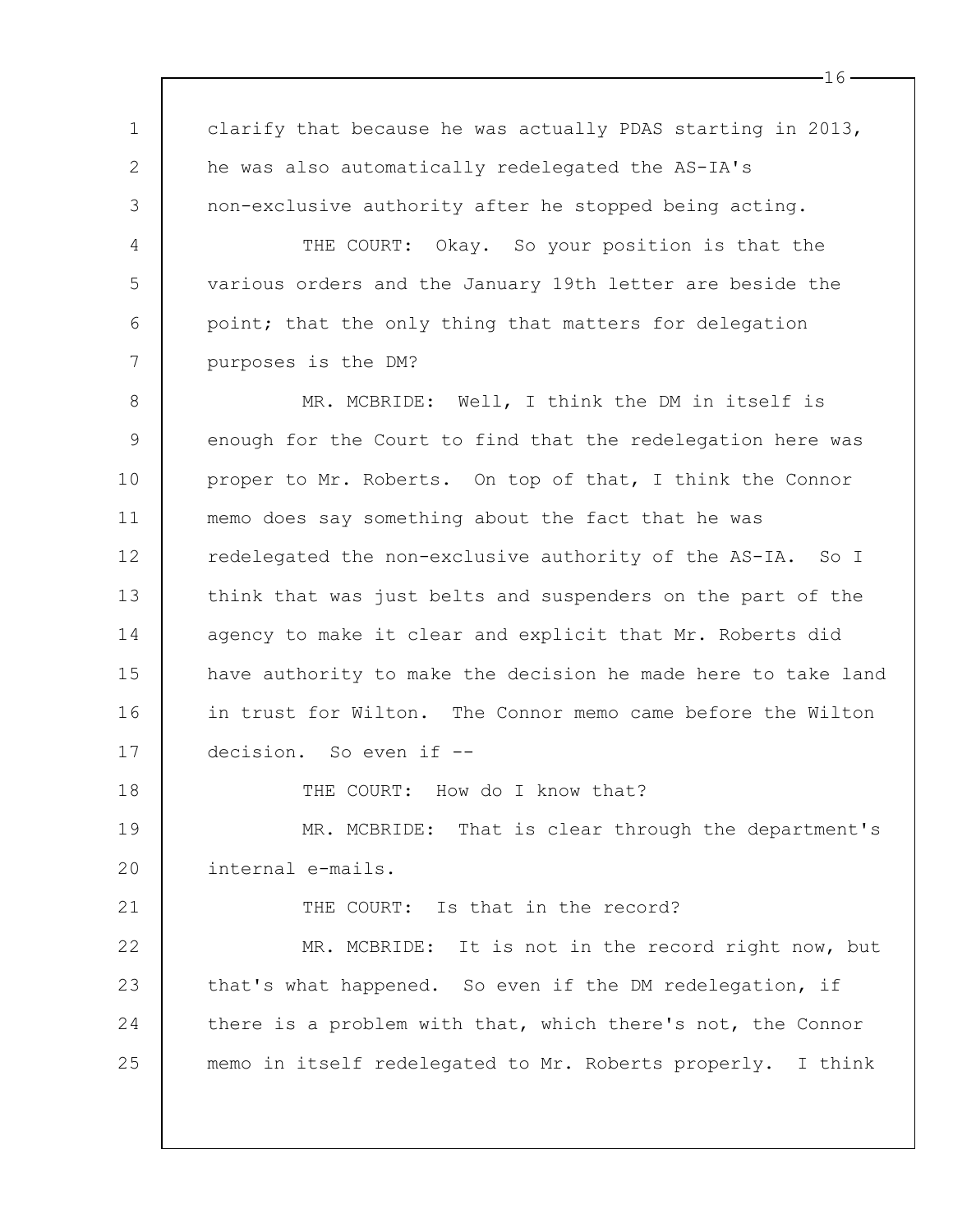1 2 3 4 5 6 7 8 9 10 11 12 13 14 15 16 17 18 19  $20$ 21 22 23 24 25 the real question in this case is whether 25 C.F.R. § 151.12 allows redelegation of authority to take land in trust. THE COURT: Because if it doesn't, none of this would make any difference? MR. MCBRIDE: Right. I think that's right. I think the redelegations generally are a clear question because of the low standard that this Court has applied to find that redelegations are proper. THE COURT: Do you believe that 151.12 is ambiguous? MR. MCBRIDE: I don't think it is ambiguous. I think the department's interpretation of the regulation is the plain reading of the regulation. THE COURT: So *Auer* deference is not really important here that I should be ruling for you just on you all have the better interpretation? MR. MCBRIDE: I don't think you have to reach *Auer* deference. But I do think if the Court does think that the regulation is ambiguous, I think *Auer* deference means that the question before the Court is whether the department's interpretation is reasonable and consistent. And it was reasonable and consistent here. And that's because the text of the regulation makes it clear that this authority was redelegable. The delegation simply says that a decision made by the Secretary or the AS-IA is final, and then it goes on to describe what happens once a decision is made, how it is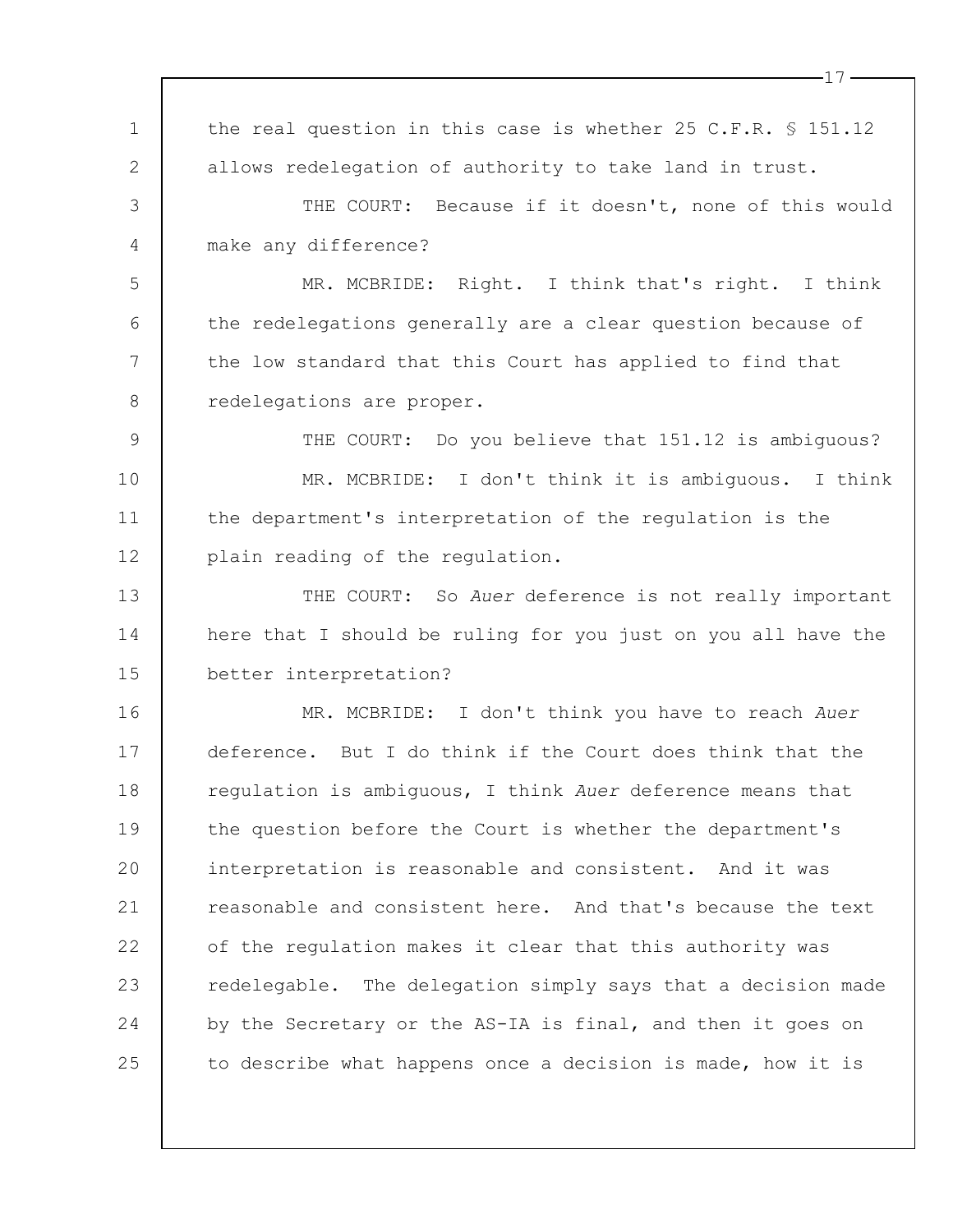1 2 3 4 5 6 7 implemented. It doesn't say anything explicitly about precluding redelegation of the AS-IA's authority to make final decisions. And in fact, it actually includes explicit evidence that that authority is redelegable, and that is in the definition of the Secretary. The Secretary is defined as the Secretary or the authorized representative of the Secretary.

THE COURT: You're not suggesting that Mr. Roberts was the authorized representative; correct?

8

9

10 11 12 13 14 MR. MCBRIDE: So Mr. Roberts was the authorized representative of the Secretary because he was redelegated the final decision-making power of the AS-IA. He was redelegated the final decision-making authority of the AS-IA to make final fee-to-trust decisions.

15 16 17 18 19  $20$ 21 22 23 THE COURT: I thought he was acting as the AS-IA himself. According to the plain reading of the statute, the regulation, you have got two people, right? You have got the Secretary and you have got the AS-IA. And I think according to your interpretation, you could have an authorized representative who could stand in for the Secretary, or you could have, according to your interpretation, someone delegated the power of the AS-IA. So you're saying he was both?

24 25 MR. MCBRIDE: I'm saying that that is the same thing. I think the definition of the Secretary -- everyone is an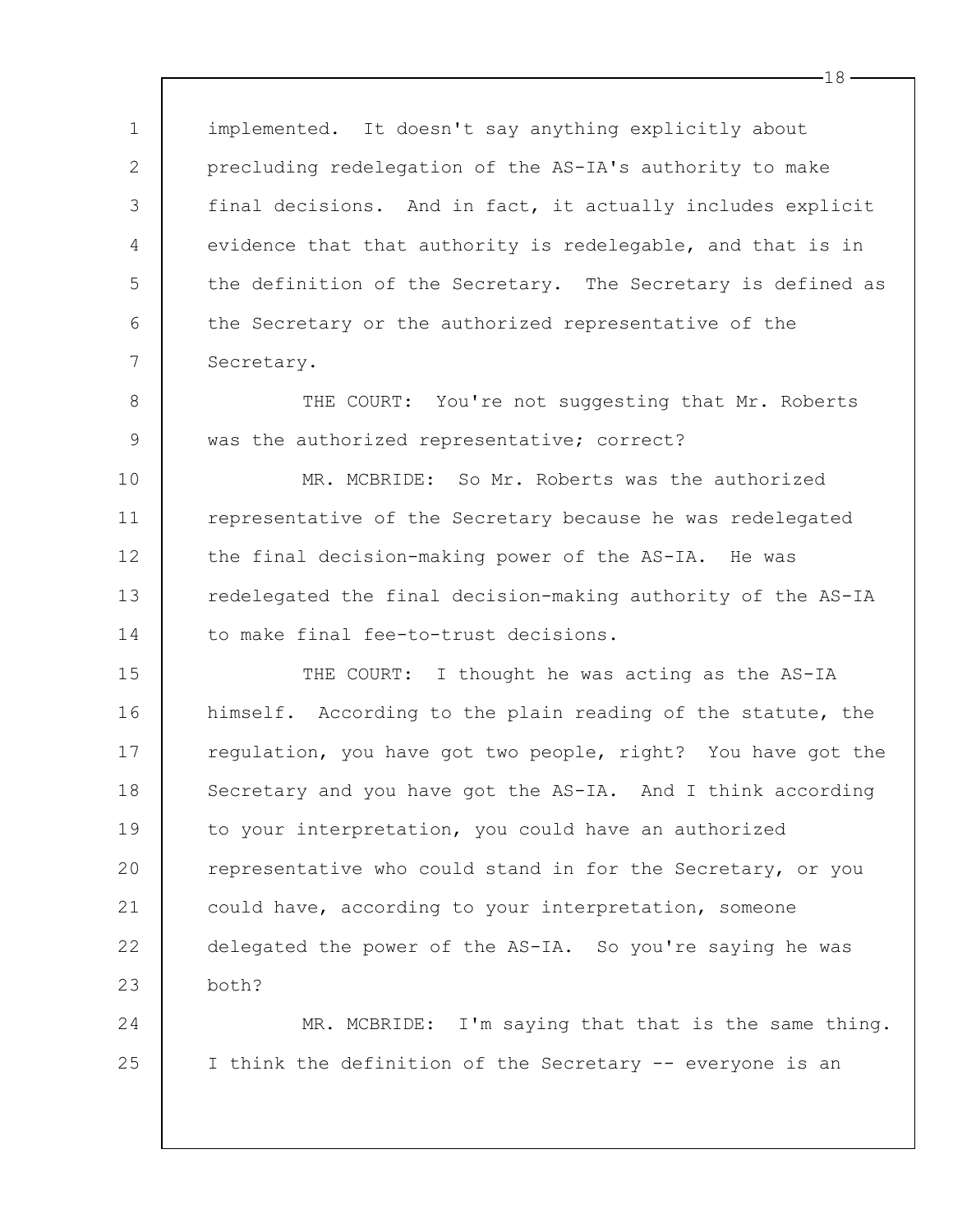1 2 3 4 5 6 7 8 9 10 11 12 13 14 15 16 17 18 19  $20$ 21 22 23 24 25 authorized representative of the Secretary when they act. Everyone in the department. Even the AS-IA was the authorized representative of the Secretary. THE COURT: What about someone from BIA? MR. MCBRIDE: Yes. Someone from BIA is the authorized representative of the Secretary. THE COURT: Doesn't that just collapse the whole distinction that the subsection is trying to make? MR. MCBRIDE: It doesn't. Because the subsection here wasn't trying to make that decision. The subsection here is not a delegation regulation. The purpose of the subsection is to clarify and provide transparency for the fee-to-trust decision-making process. It does that by explaining how decisions can be appealed after they're made, whether they have to be appealed administratively or if they can be appealed straightaway to the federal court. THE COURT: If everyone is an authorized representative, it sounds to me like that increases confusion, that doesn't create transparency. MR. MCBRIDE: It doesn't increase confusion. It lays out what happens in the default situation when the BIA official makes the decision. If the BIA official has been E authority by the Secretary to make a final decision, he is then put into the shoes of the AI-SA, and that's exactly what happened here for the PDAS.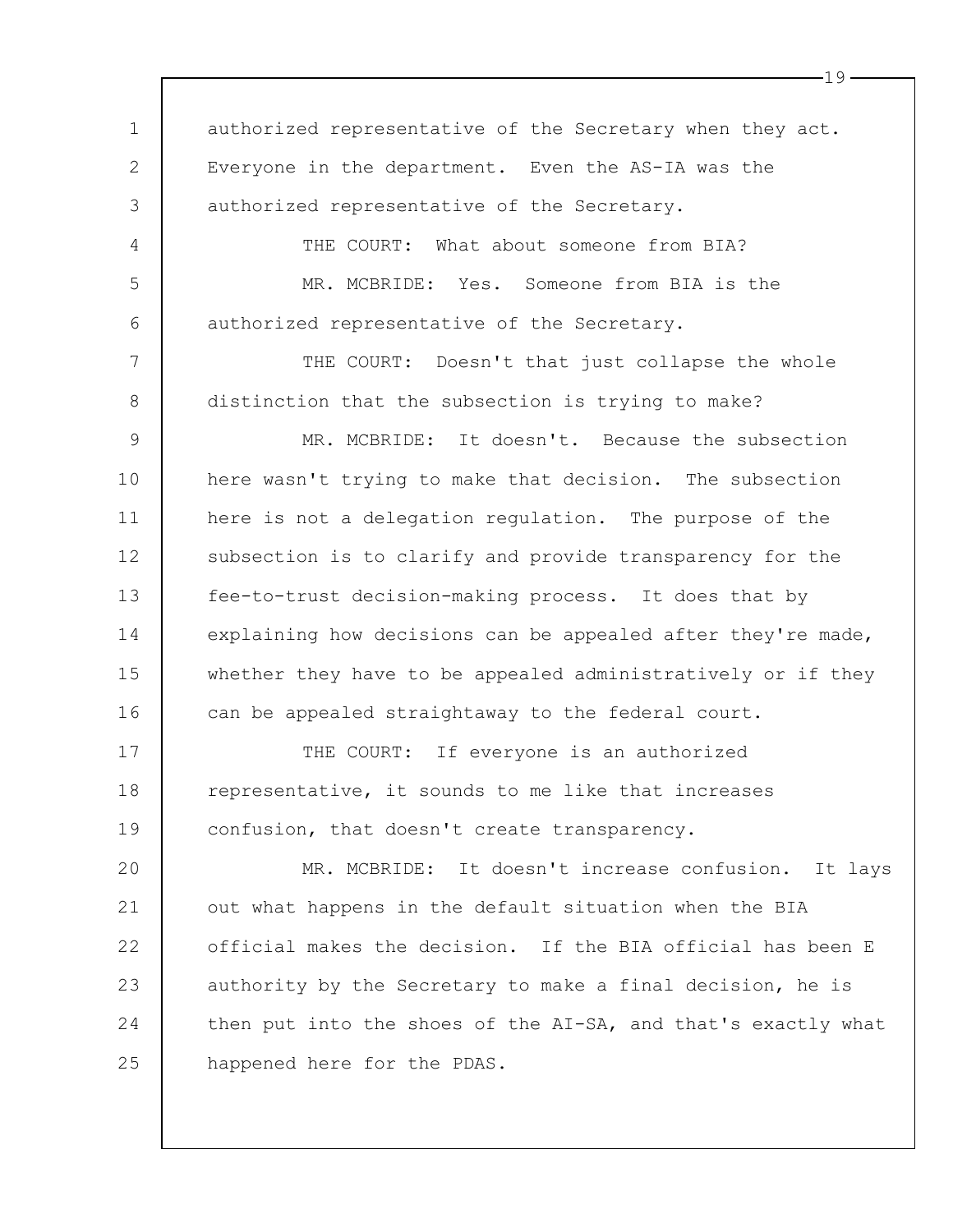1 2 3 4 5 6 7 8 9 10 11 12 13 14 15 16 17 18 19 20 21 22 23 24 THE COURT: Can you run that by me again. MR. MCBRIDE: Sure. THE COURT: With a BIA official --MR. MCBRIDE: So for a BIA official, he would be put in the shoes of the Assistant Secretary if he was given authorization to make a final decision for the department. And that would be clear on the face of the decision itself, which would clarify what authority it is being made under. It would say it was a final decision, and the redelegation itself would be clear through either the DM or a secretarial order, depending on how the Secretary decided to delegate authority. So I think all that the regulation itself does is set up the different boxes for what happens when a final decision is made and what happens when a nonfinal decision is made. You will know when it is a final decision, and then you will be in box (c), section (c), and that's what happens when that decision is made. THE COURT: But plaintiffs sought to appeal to the IBIA; right? Apparently, it wasn't clear to them. MR. MCBRIDE: It was clear on the face of the decision that the decision was final. Mr. Roberts said he was making a final decision for the department and he said he was doing so through the non-exclusive authority of the AS-IA because that's why he had been redelegated. It was clear on

the face of the decision. And because it was clear, the

25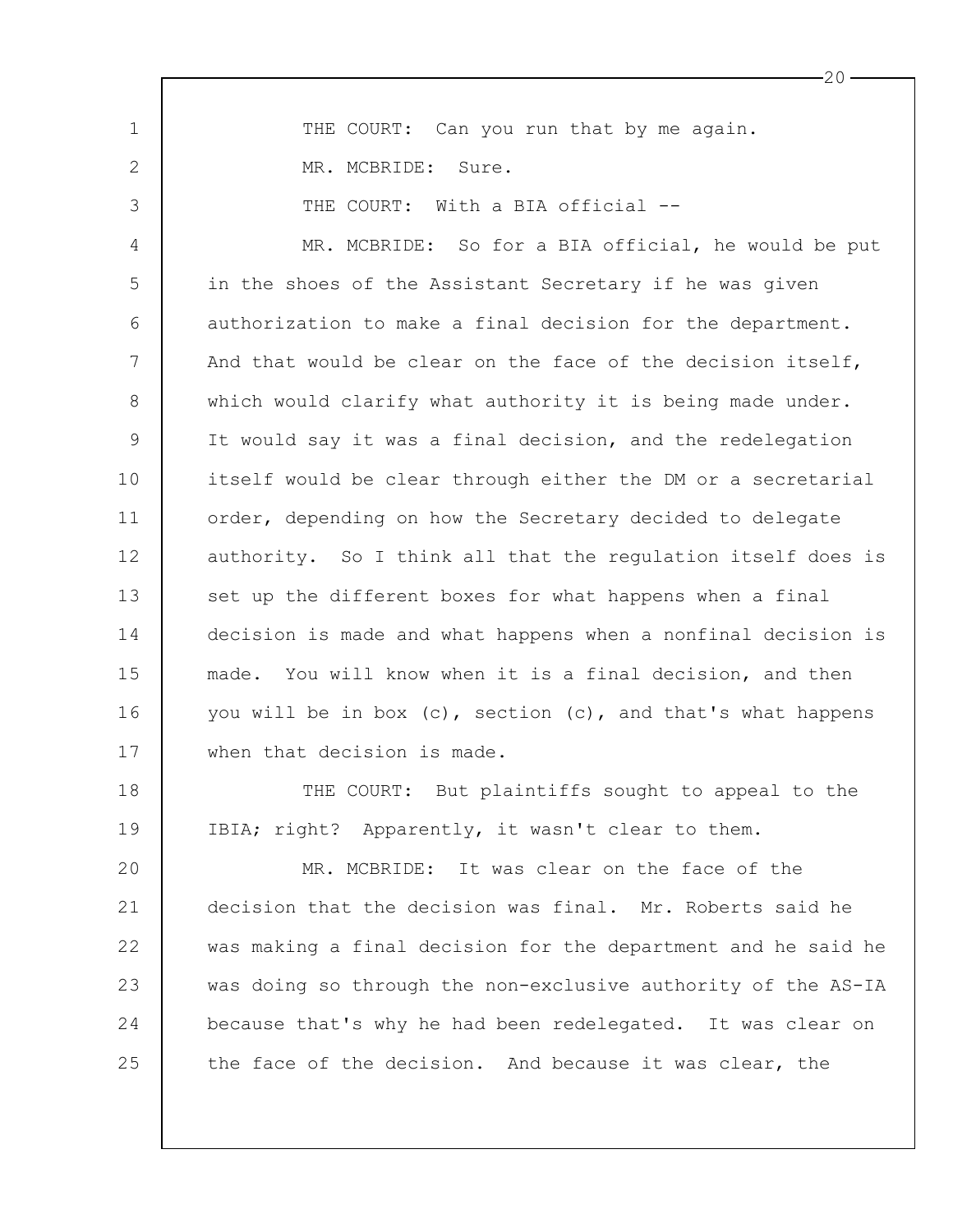1

2

3

4

 $20$ 

department decided that it was a final decision.

THE COURT: What is your response to the plaintiffs' perspective that your reading makes the AS-IA language in the section superfluous?

5 6 7 8 9 10 11 12 13 14 15 16 MR. MCBRIDE: That language would not be superfluous under the department's interpretation. First of all, it clarifies that decisions made by the AS-IA or decisions that are made by someone exercising the redelegated authority of the AS-IA are final for the department. It also clarifies that the Secretary could take away that authority, and it clarifies what happens when the AS-IA or someone exercising the AS-IA's redelegated authority -- when such decisions are made. It says that they're final. This is how those decisions are implemented. It gives the three subsections that say this is what happened. Promptly and immediately land is taken into trust.

17 18 19 THE COURT: I quess I still don't see, if the AS-IA is always the Secretary's authorized representative, what the point is of having that language in the statute or the reg.

MR. MCBRIDE: Which language?

21 22 THE COURT: The language specifically talking about the AS-IA.

23 24 25 MR. MCBRIDE: It just clarifies that the AS-IA has been delegated authority already. In 209 DM 8.1, the AS-IA is delegated all of the authority of the Secretary, including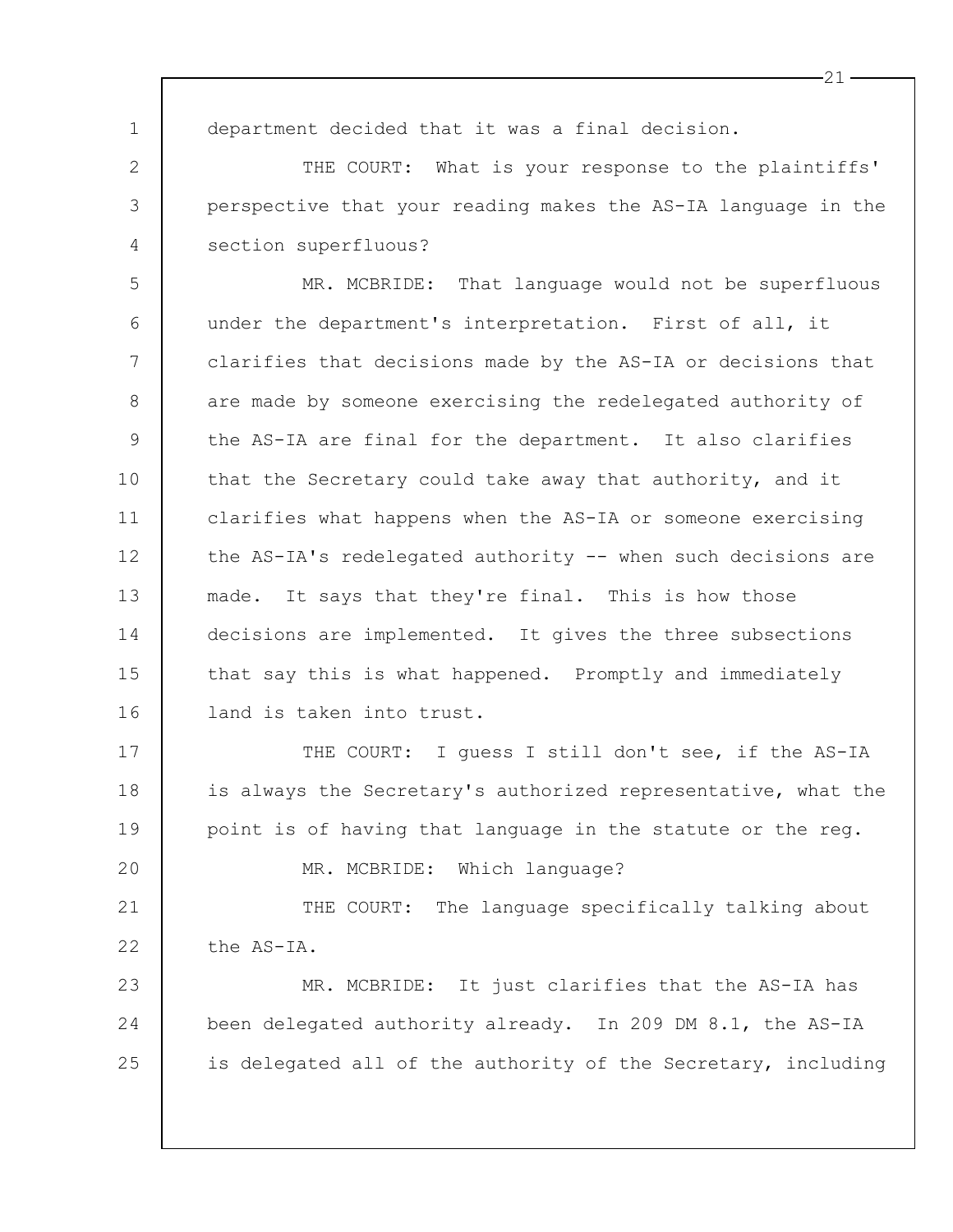the Secretary's authority under 5 U.S.C. § 5108 to take land into trust. And that language "or pursuant to delegated authority" makes it clear that the AS-IA can make decisions, that the AS-IA usually makes decisions, and it is through the delegated authority, and this is what happens when the AS-IA does make a decision.

1

2

3

4

5

6

24

25

7 8 9 10 11 12 13 14 15 16 THE COURT: What should I do with the Federal Register discussion? As I read this, in the background, obviously there is the language about clarification and transparency; that plaintiffs argue ways for them that it is making very clear these two people have final authority, the agency has nonfinal authority. But it also talks more broadly about how the vast majority of cases, trust acquisition decisions, are delegated to and issued by BIA officials and only a small percentage of decisions are reviewed and considered by the AS-IA.

17 18 19 20 21 22 23 The structure, the discussion here makes it sound like there's the mine run of cases that are decided by BIA and are appealable, and there's these very few presumably high profile or important decisions that must be decided by the principal himself. It seems to me that your argument that everybody is the authorized representative flies in the face of that distinction here in the Register.

MR. MCBRIDE: I don't think it does, Your Honor, and I don't think it does because Interior's internal policies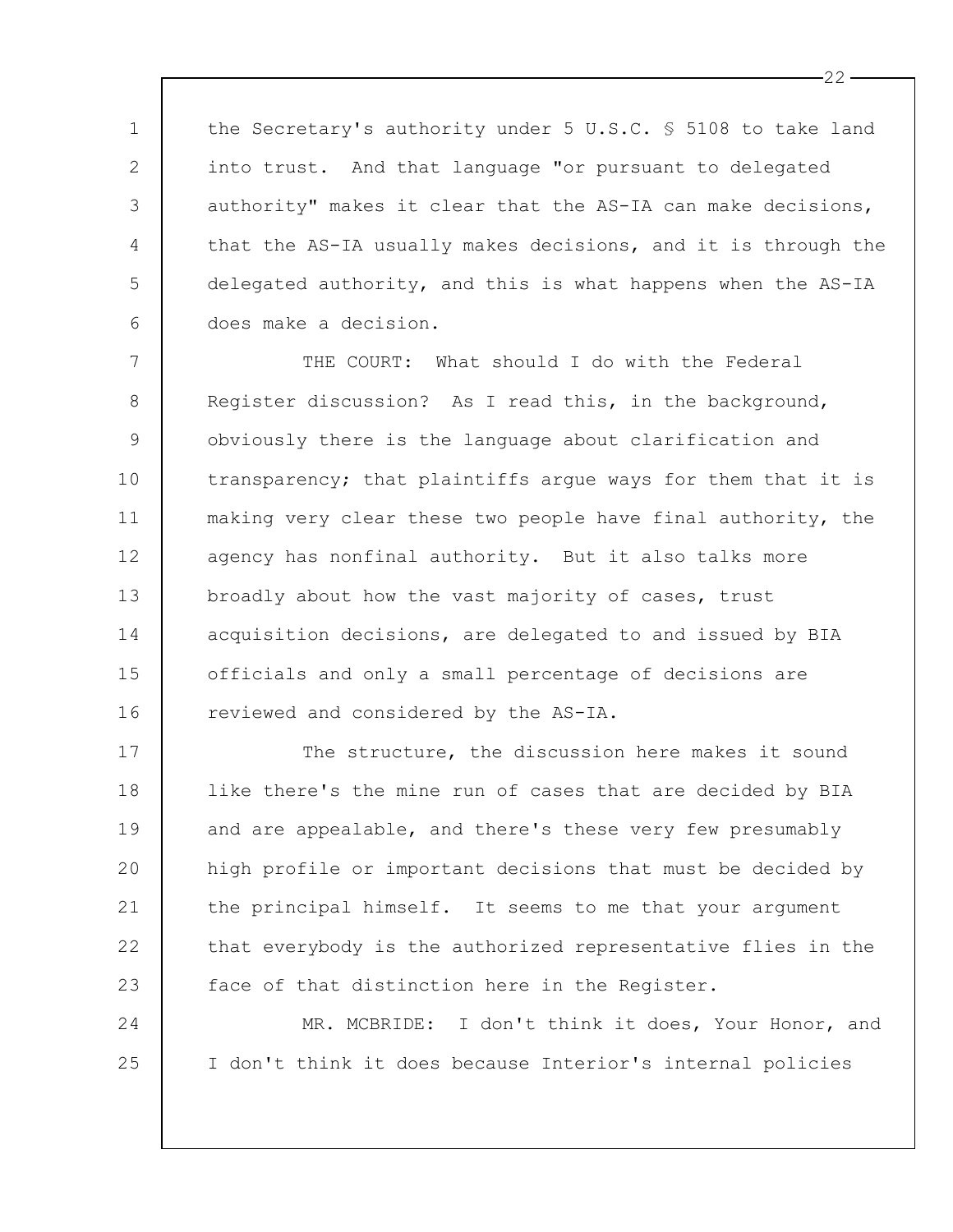1 2 3 4 5 6 7 8 9 10 11 determine which trust decisions go where. Generally, at the time of Mr. Roberts, when he was exercising the re-delegated authority of the AS-IA, gaming decisions went to the Office of the AS-IA. That's why Mr. Roberts made that decision. Non-gaming applications generally are decided by the regional offices, and those decisions can be appealed to the IBIA. That's simply how the Secretary decided to structure the fee-to-trust decision-making process. It doesn't change that everyone is the authorized representative of the Secretary. It is just that when each of those officers are exercising their authority this is what happens.

12 13 THE COURT: Okay. Are there any instances where a regulation only gives power to the AS-IA, nondelegable power?

14 15 16 17 18 19 MR. MCBRIDE: Yes. So there are a few examples that we cited in our brief, examples where the Secretary has used expressed restrictions to preclude redelegations. Those weren't in the AS-IA context. But there has also been statutes where Congress has given exclusive authority to the AS-IA, and it can't be redelegated.

 $20$ 21 22 23 24 THE COURT: Okay. A question I asked Mr. Miller, I would be interested in your perspective. A lot of your discussion in your briefs talk about interpreting regulations but you're citing to cases that are interpreting statutes. Does that matter?

25

MR. MCBRIDE: No, I don't think it does, Your Honor.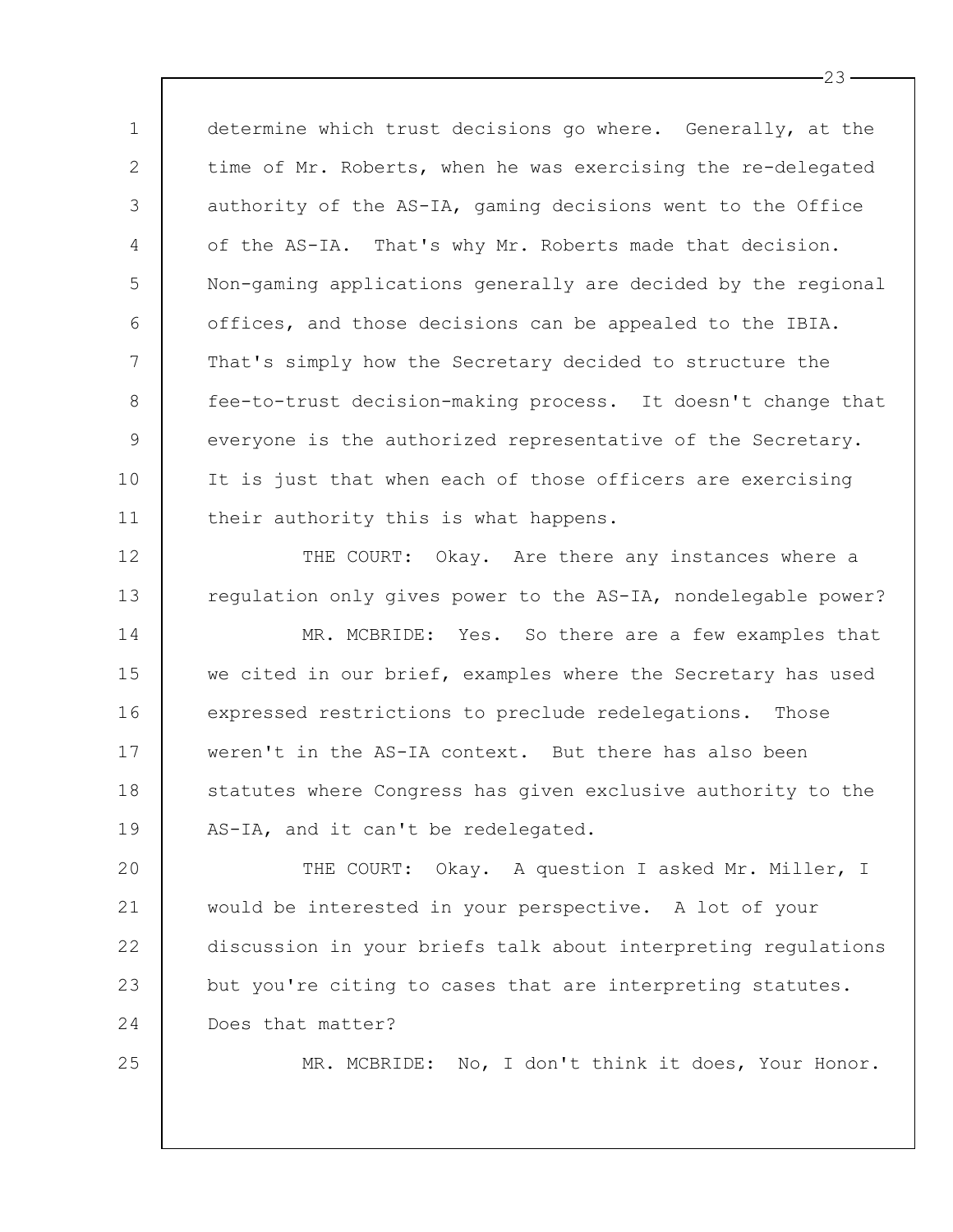1 2 3 4 5 6 7 8 9 10 11 12 13 14 I think the principles of interpretation that apply to statutes I agree would apply to the regulations here, and I think that would apply across the board to all of the cases that we cite, including the cases that make it clear that the expressio unius maxim doesn't always apply, and it doesn't always apply here. And *Giordano* doesn't change that. *Mango* explains that the only reason the language in *Giordano* was interpreted as it was is because Congress specifically and explicitly decided not to allow redelegations in the legislative history. We don't have that history here. All we have is the preamble, which says that the purpose is to provide clarity and transparency, and that's done without precluding redelegations. That's then by describing the process for fee-to-trust decision-making.

15 16 17 18 19 20 21 22 23 And I also think that that express evidence is required for the plaintiffs' reading to be correct. That's because there is a presumption that redelegations are allowed unless there is an express provision that they're not allowed, and we don't have that here. So even doing away with the definition of the Secretary, if the Secretary isn't defined that way in these sections, we still don't have express evidence that there was an intent to preclude redelegations.

THE COURT: Does Mr. Black's decision matter? It looks to me like either everything was appropriate, in which

24

25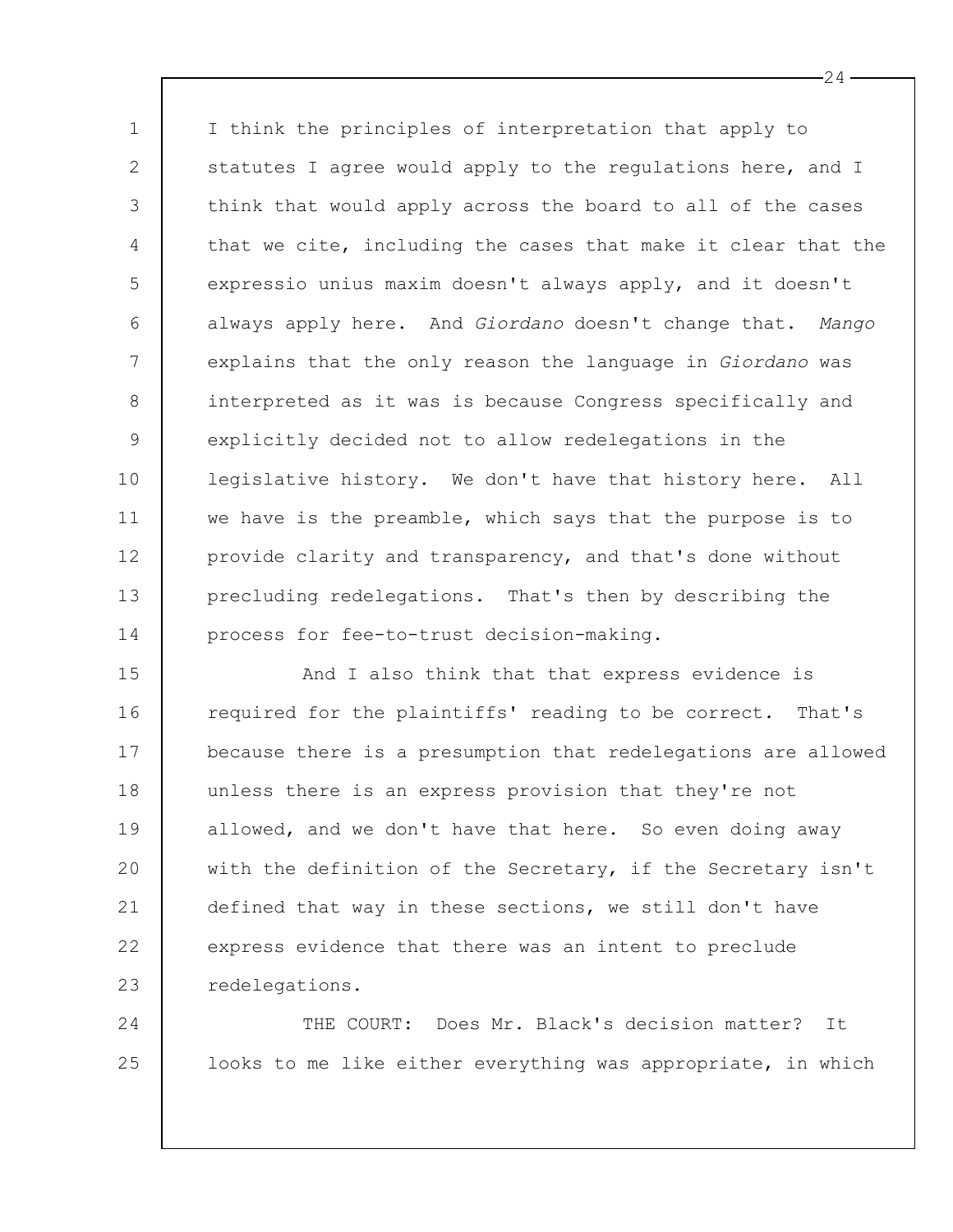1 2 3 4 5 6 7 8 9 10 11 12 13 14 15 16 17 18 19  $20$ 21 22 23 24 25 case his decision is moot, or it was nondelegable, in which case you run into The Federal Vacancies Reform Act and the ratification principle. MR. MCBRIDE: I would agree with that. I don't think Mr. Black's decision is important for those reasons. It is important because it is an interpretation of the department. THE COURT: More evidence --MR. MCBRIDE: Exactly. THE COURT: Okay. Okay. Is there currently a presidential AS-IA? MR. MCBRIDE: There is not currently a presidential AS-IA. THE COURT: I believe the intervenors suggest that the AS-IA would be a principal officer, but you are arguing that the AS-IA is an inferior officer. Am I correct in that? MR. MCBRIDE: That's correct. The AS-IA is an inferior officer under the case law on the appointments clause in the U.S. Supreme Court, and that's because he is supervised. Most importantly, he is removable. He is an at-will employee who serves at the pleasure of the Secretary. THE COURT: Isn't that true for a lot of inferior officers, as well? MR. MCBRIDE: It is, and that's what makes them an inferior officer. That's what the case law tells us makes an inferior officer. If they're supervised by a principal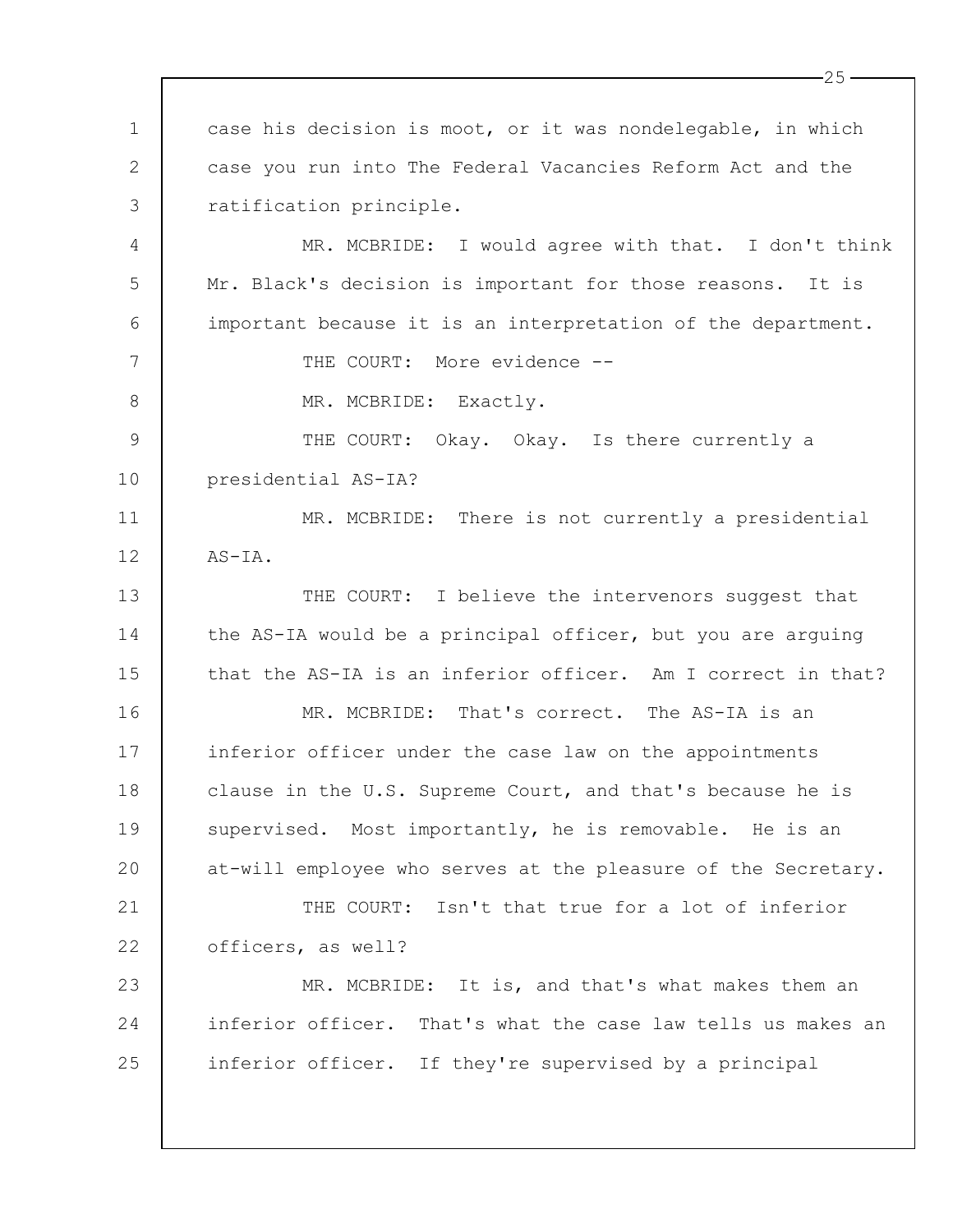1 2 3 4 5 6 7 8 9 10 11 12 13 14 15 16 17 18 19  $20$ 21 22 23 24 25 officer, then they're inferior. They're inferior if they're removable, otherwise supervised, and their decisions are reversible. THE COURT: Doesn't the Constitution talk about principal officers being confirmed by the Senate while inferior officers are just appointed by the department head? MR. MCBRIDE: Well, for inferior officers, Congress has a choice. They can make it either that they confirm them or that they're appointed by the agency head. THE COURT: I see. Okay. Anything else that I should keep in mind before I hear from Ms. Ellsworth? MR. MCBRIDE: I would just say that there are several reasons why an express intent and express evidence to preclude redelegation is needed here. That's what the Secretary has done in other instances. He included express evidence that he did not intend to preclude -- or that he did intend to preclude redelegations. That is what the department has long required when it has interpreted its regulations. That is simply not what happened here. The ultimate question is the Secretary's intent in promulgating the regulation, and all the evidence points to the fact that the Secretary did not intend to preclude redelegation here. It is not a delegation statute. It is simply outlining the process for fee-to-trust decision-making. The delegations were provided elsewhere.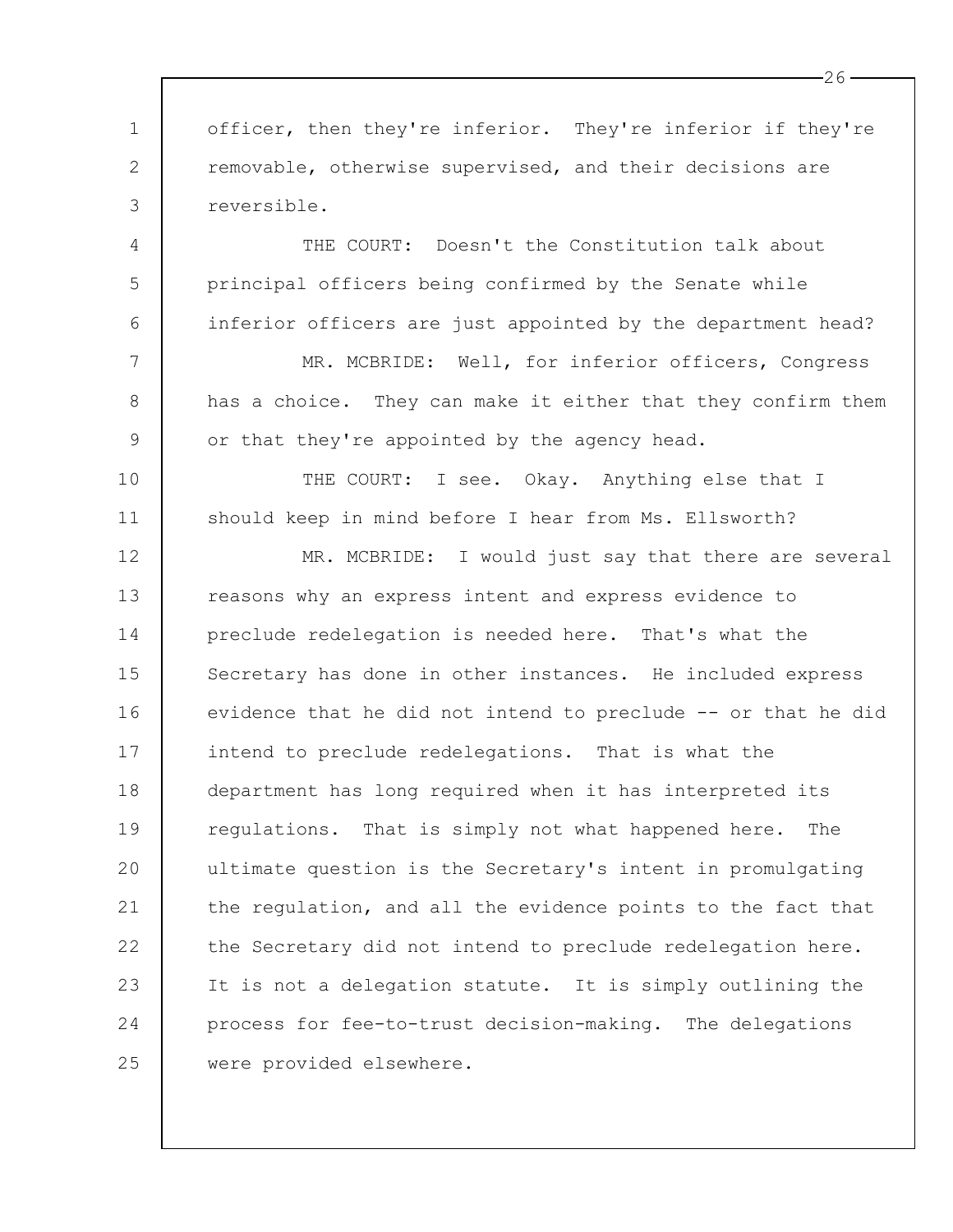1 2 3 4 5 6 7 8 9 10 11 12 13 14 15 16 17 18 19  $20$ 21 22 23 24 25 In conclusion, because the plain reading of the regulation shows that and because even if it didn't, the department's interpretation is a reasonable and consistent interpretation of the regulation, federal defendants ask that the Court grant their motions for summary judgment. THE COURT: Okay. Thank you, Mr. McBride. Good morning, Ms. Ellsworth. MS. ELLSWORTH: Good morning, Your Honor. I think the Court can really start and end its analysis of the regulation in this case by looking to the strong presumption favoring delegation and the fact that there is no affirmative evidence that would overcome the presumption. You can tell that by looking at the text of the regulation, which does not use the language that Congress or the Secretary have used in other instances to make clear that delegation is prohibited. The courts of appeal unanimously hold that this presumption applies even if there is silence on redelegation. There has to be some sort of textual hook that actually affirmatively shows an intent to prohibit redelegation, and that is not in the text. THE COURT: That wasn't in the text in *Giordano* either; was it? MS. ELLSWORTH: It wasn't. And that's why determinative evidence doesn't just come from the text. It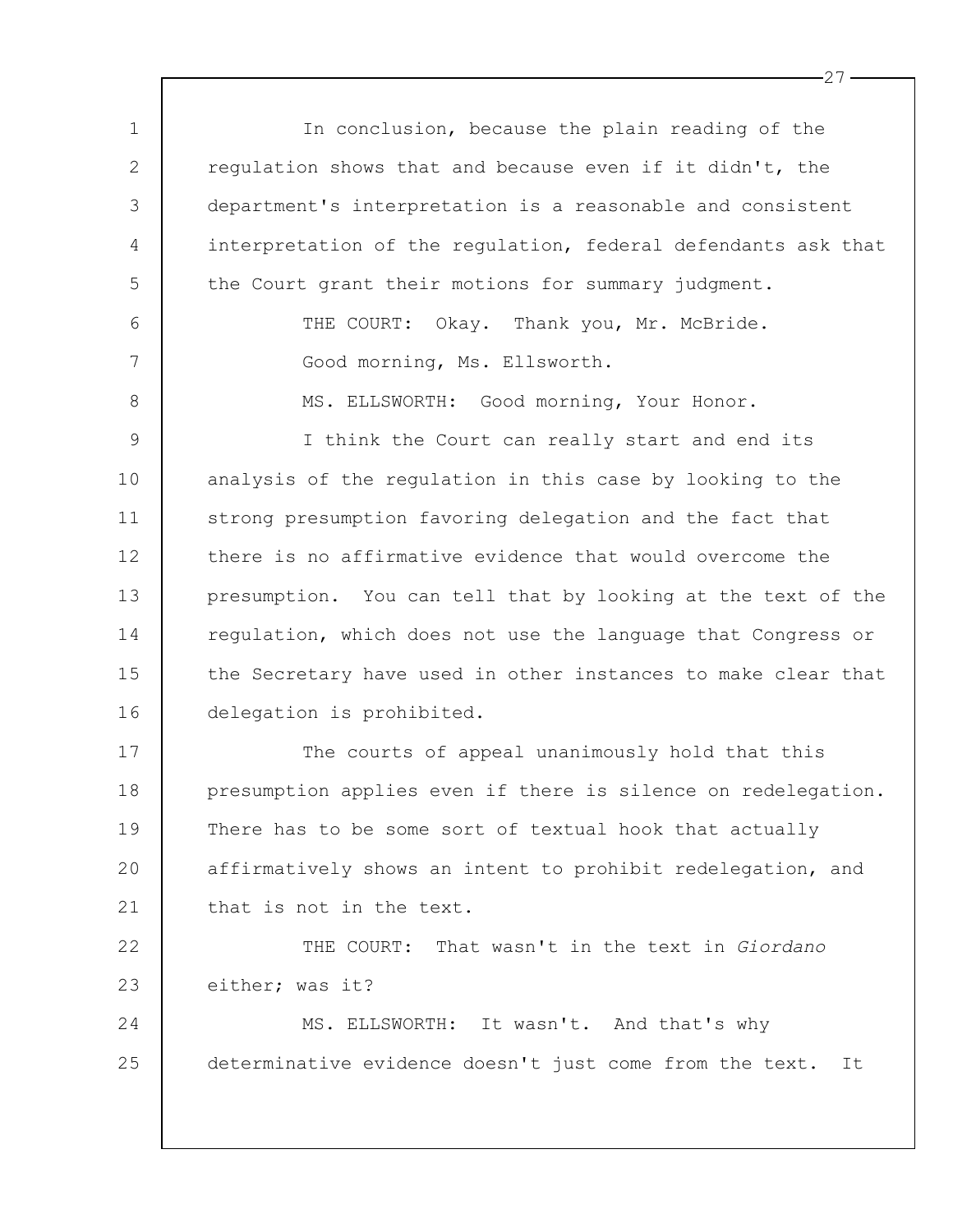1 2 3 4 5 6 7 8 9 10 11 12 13 14 15 16 17 18 19 20 21 22 23 24 25 can also come from the purpose or intent, the legislative history, the regulatory history. That is what *Mango*, what *U.S. Telecom* from the D.C. Circuit -- that is where this notion of affirmative evidence comes from. THE COURT: What would you say about my question from the Federal Register? MS. ELLSWORTH: I think the Federal Register is actually extremely strong evidence that supports the defendants in this case. What the Federal Register shows, that notice, if you read through it, it consistently says that this change was making no change to the status quo in what the previous administrative exhaustion requirements had been in the department. You can see this at 78 FR 67929 and 67930. What the Federal Register notice says is that under the existing rules -- in other words, before 2013 -- administrative remedies were available to challenge BIA officials' decision and required administrative exhaustion. This new rule makes this requirement explicit. It goes on, on 67933, to say the new rule retains the existing administrative appeals process for BIA officals' decisions. This rule was not changing anything. It was making clear that the general background governing principle for administrative exhaustion, which is contained in Section 2.6. 25 C.F.R. 2.6 applies to trust decisions, as well. And that provision, 2.6, sets out the same distinction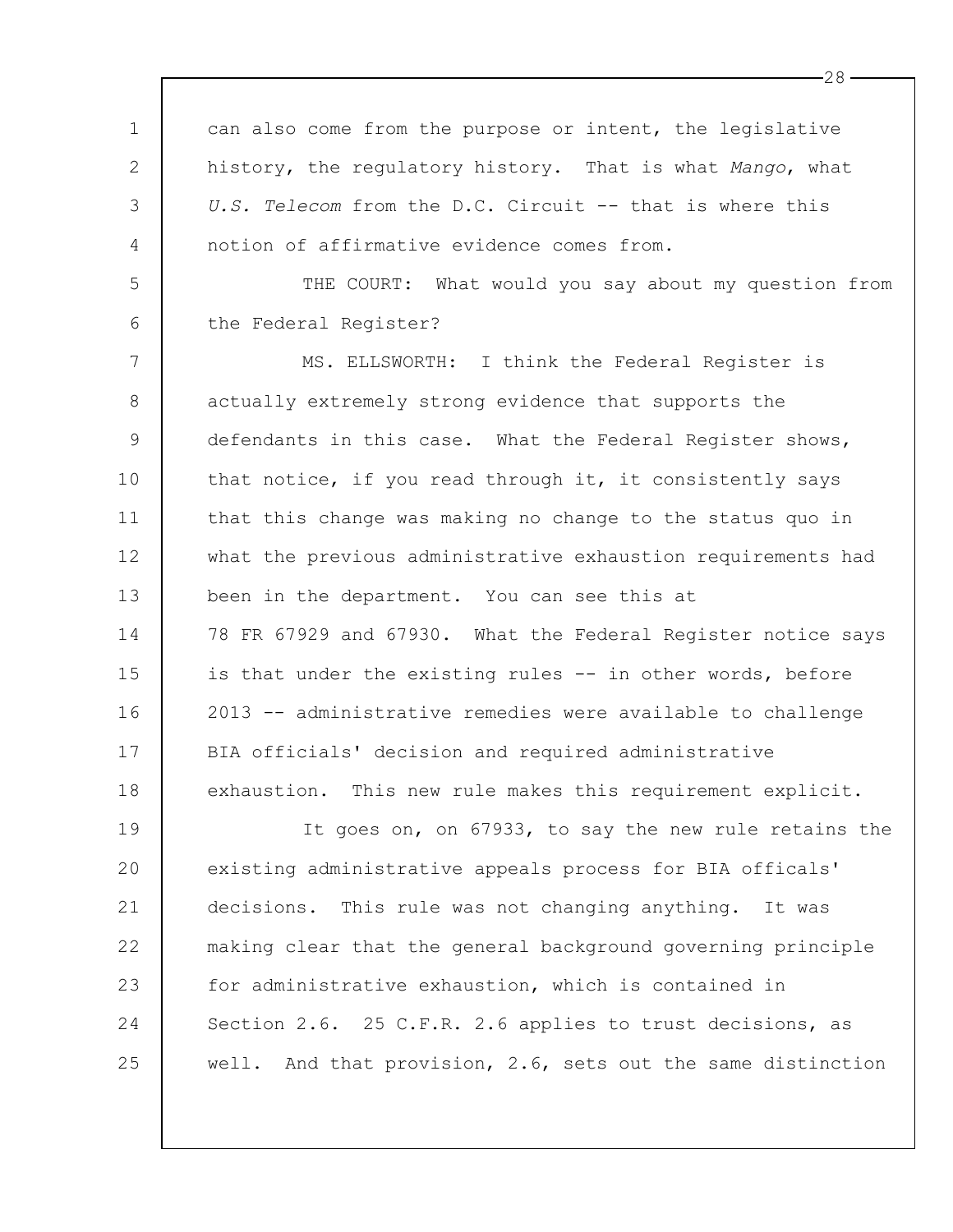1 2 3 4 5 6 7 8 9 10 11 12 13 14 15 16 17 18 19 20 21 22 23 between the Secretary and AS-IA level decisions and decisions made by BIA officials. All that this change in 2013 did was to replicate that same framework in the specific part of the C.F.R. talking about trust decisions. It is particularly important that when the agency made that amendment to incorporate that framework from 2.6, there were already both judicial and administrative precedence holding that the AS-IA's final decision-making authority was delegable if the AS-IA was recused or the Office of the AS-IA was vacant. Most importantly, I point you to the *Sokaogon Chippewa Community* case cited in our reply brief. It is a Western District of Wisconsin case from 1996. It actually involved a Deputy Assistant making a final decision in a trust context, the same exact context. In that case, the AS-IA was recused. It wasn't the office was vacant, the AS-IA was recused. The Deputy stepped into the AS-IA's role through the same departmental manual provision that is cited here, which included the same language at that time, and the Court concluded that if the Deputy had been acting in his capacity as the Deputy, he would have been unable to issue a final decision, but because he was exercising the authority of the AS-IA, it was within his power to designate the decision as final.

24 25 THE COURT: Sorry, Ms. Ellsworth. What was the case? MS. ELLSWORTH: *Sokaogon Chippewa Community*.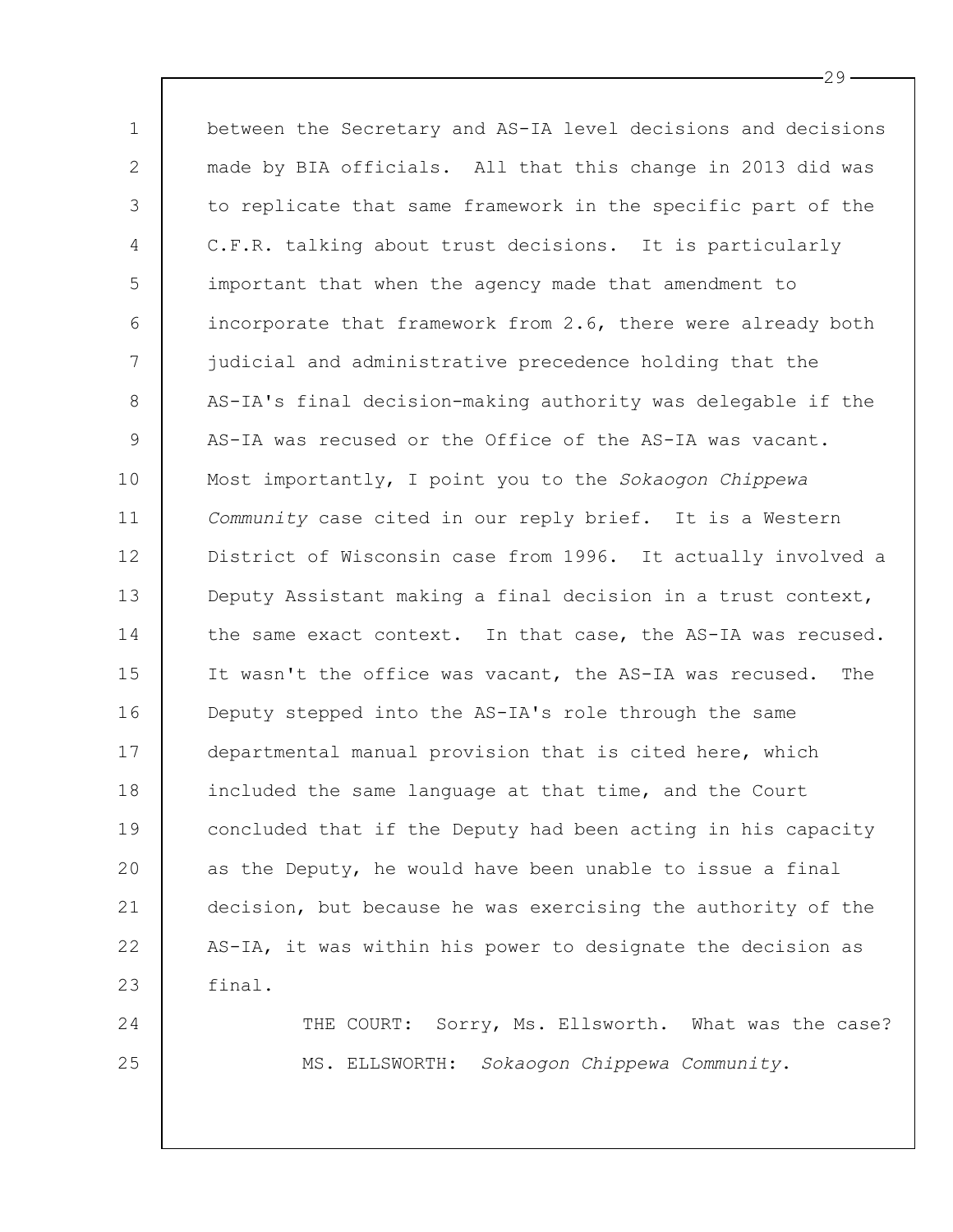1 2 3 4 5 6 7 8 9 10 11 12 13 14 15 16 17 18 19  $20$ 21 22 23 24 25 In addition to that case, there is a District of Connecticut case from 2008 that similarly finds the AS-IA final decision-making authority is delegable, and there are two IBIA decisions, internal agency decisions that reach the same conclusion. All of those were in place when the Secretary adopted the framework from 2.6 and included it in 151.12. THE COURT: Ms. Ellsworth, what if the subsection said, in addition to the Secretary and the AS-IA, that also the PDAS could and yet one of the DASs purported to make that decision? Would it be any different? MS. ELLSWORTH: I think it would be different for a couple of reasons. One is that this provision, 151.12, is not doing the work of actually delegating the authority. The delegation comes through the departmental manual. This is just explaining, if there is delegated authority, this is when it becomes final, and this is when exhaustion is required. THE COURT: What about if Mr. Black, acting as a special assistant to the BIA director, purported to use this authority? MS. ELLSWORTH: When there was a PDAS in office? THE COURT: Yes. Sure. MS. ELLSWORTH: I think that would cause some more question. You would want to know exactly what the delegation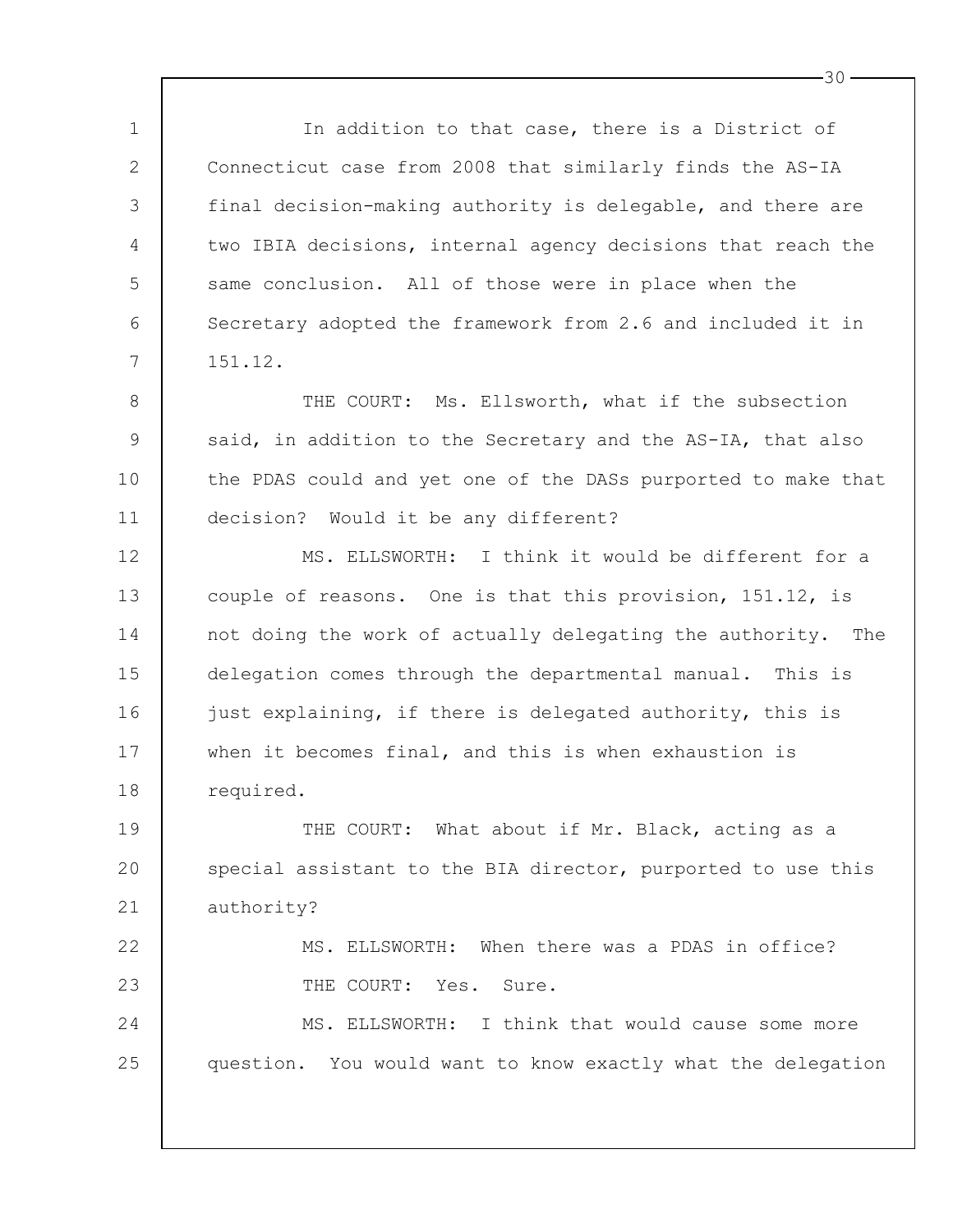1 2 3 4 5 6 7 8 9 had been. The way the department manual is set up, the authority is structured to go to the AS-IA, the delegation to the AS-IA in Section 8.1. If the Office of AS-IA is vacant, 8.1.B says that the authority is redelegated to the PDAS. It explicitly says that that PDAS's redelegated authority cannot be further redelegated. So the hypothetical you're posing sounds to me like it was then being passed on to another person. I think that would be problematic under the language of 8.4.B.

10 11 12 THE COURT: But wasn't Mr. McBride saying that anybody and everybody are authorized representatives of the Secretary? Do you disagree with that?

13 14 15 16 17 18 19 20 21 22 23 24 25 MS. ELLSWORTH: I think that the Court doesn't need to reach that question. As I understood Mr. Miller to be telling you, everyone really agrees Roberts is filling in for the AS-IA. I think Your Honor's questions to Mr. McBride recognized the same thing. The Secretary was not delegating the Secretary's authority to make a decision here. The Secretary was redelegating the AS-IA's authority. So this case presents really the narrower question of whether the AS-IA's final decision-making authority is redelegable. And because of the presumption, it favors redelegability, the silence in the regulation on it, the fact that the intent and the purpose here are really to replicate an existing framework where the AS-IA's decisions are final, all shows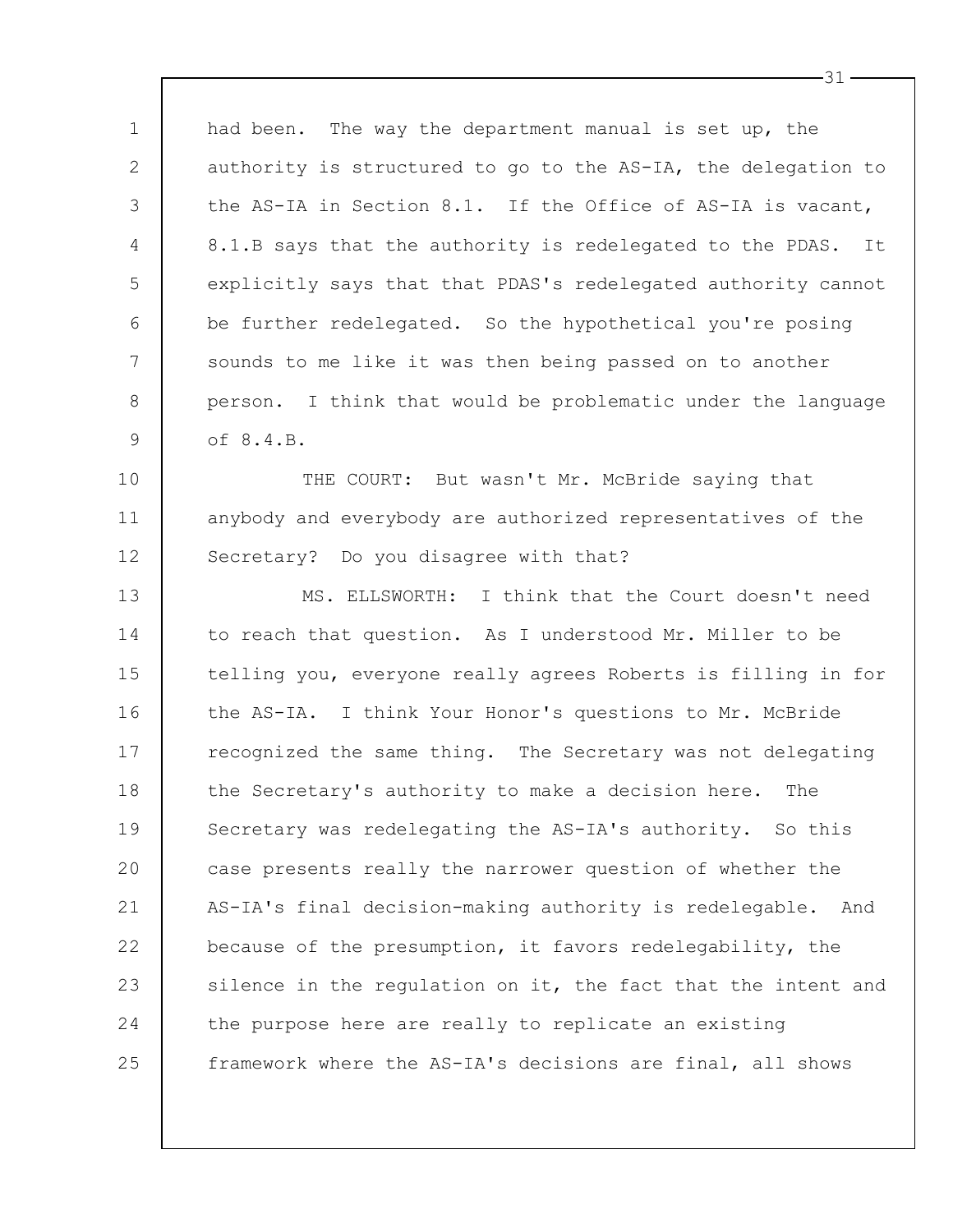| $\mathbf 1$ | that there is simply really no meat on the argument that        |
|-------------|-----------------------------------------------------------------|
| 2           | plaintiffs are offering.                                        |
| 3           | THE COURT: Your view is he was not acting as the                |
| 4           | Secretary's authorized representative, he was only acting as    |
| 5           | the AS-IA?                                                      |
| 6           | MS. ELLSWORTH: That's right. He was exercising the              |
| 7           | AS-IA's final decision-making authority. I think that is        |
| 8           | right.                                                          |
| 9           | If I could mention the superfluity argument that you            |
| 10          | raised and asked if the reference to the AS-IA would become     |
| 11          | superfluous, the answer is no, largely for the same reasons     |
| 12          | we have been discussing about the fact that 151.12 is           |
| 13          | replicating 2.6 because 2.6 already set out that the AS-IA's    |
| 14          | decision-making is final. So in order to provide the clarity    |
| 15          | that the Register notice makes clear that the agency was        |
| 16          | trying to provide, it made sense to use the same language       |
| 17          | that is already used in the general regulation that applies     |
| 18          | to when administrative exhaustion is required and when it is    |
| 19          | We think that is an answer to that. Numerous courts<br>not.     |
| 20          | have held that merely referencing an official is not enough     |
| 21          | to show that there is some sort of exclusive delegation.<br>You |
| 22          | can see that in the Ethicon Endo case from the Federal          |
| 23          | Circuit and the Mango case from the Second Circuit.             |
| 24          | THE COURT: Do you agree with Mr. McBride that it is             |
| 25          | the DM that is really the operative document here; that these   |
|             |                                                                 |

 $-32-$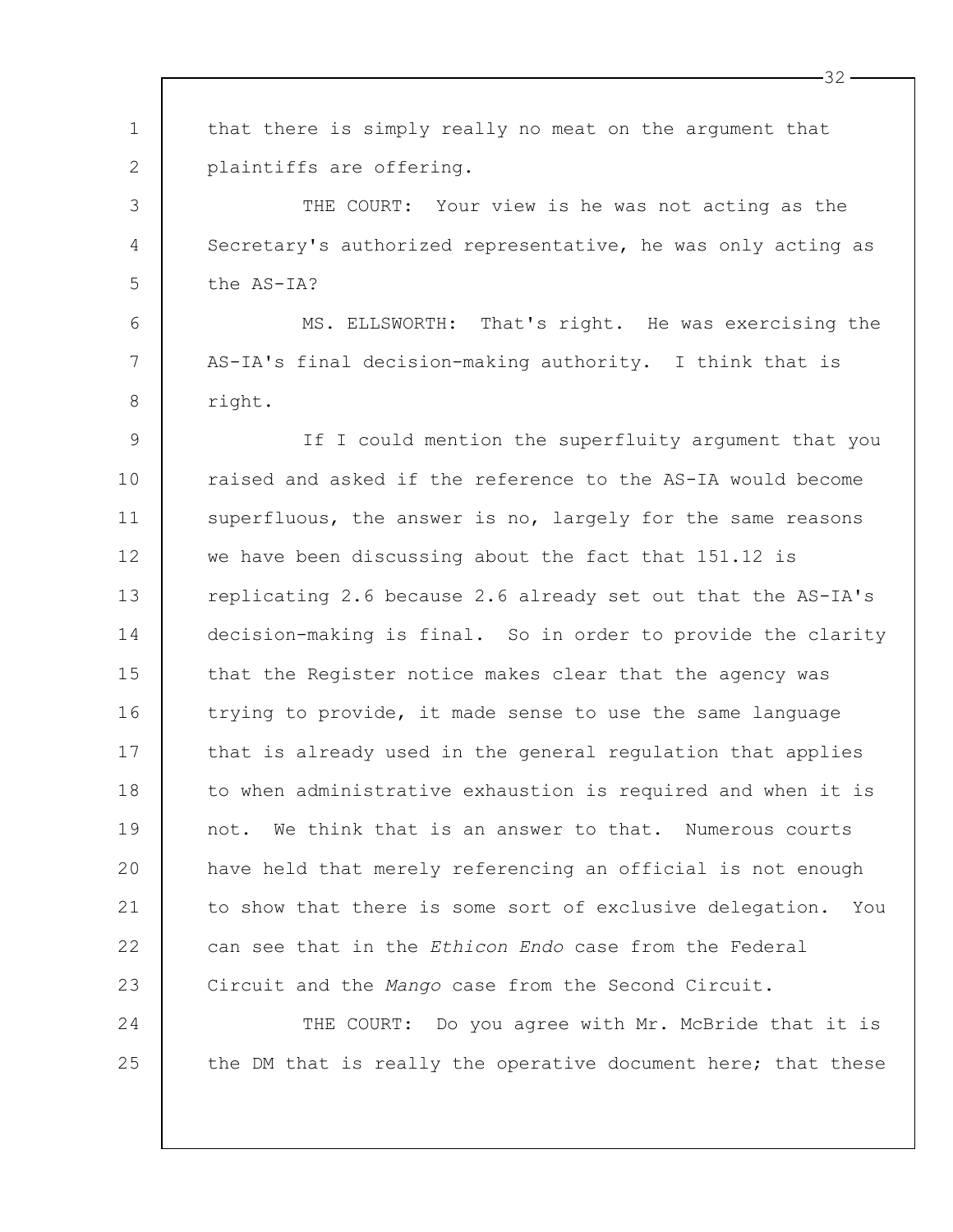1 2 3 4 5 6 7 8 9 10 11 12 13 14 15 various orders and letters are beside the point? MS. ELLSWORTH: Yes, Your Honor. I think that all you need to do to answer the second question you posed about whether an effective redelegation to Roberts is to look at the DM 8.1 and 8.4.B in combination with the Plum Book citation that federal defendants and we provided in our reply brief that indicate that Roberts was in fact serving as the PDAS in 2016, so 8.4.B would be applicable to him at the time he issued the decision. THE COURT: So 209 DM 8 references the Secretary's authority under Section 204(a) of Public Law 94-579 relating to the withdrawal or reservation of certain lands by issuance of public land orders, do you know, is that what was going on here? Was that the authority being utilized, or is that different from the land acquisition authority?

33

16 17 18 MS. ELLSWORTH: I believe that the answer to that question is that it is the same, but I would need to double-check that.

19 20 21 THE COURT: Mr. McBride, do you happen to know? MR. MCBRIDE: I'm not sure. I can check on that and get back to you.

22 23 24 THE COURT: Okay. I would be interested, actually, if you don't mind, in you sending me a letter, obviously copying counsel.

25

MS. ELLSWORTH: If I could briefly address the *Auer*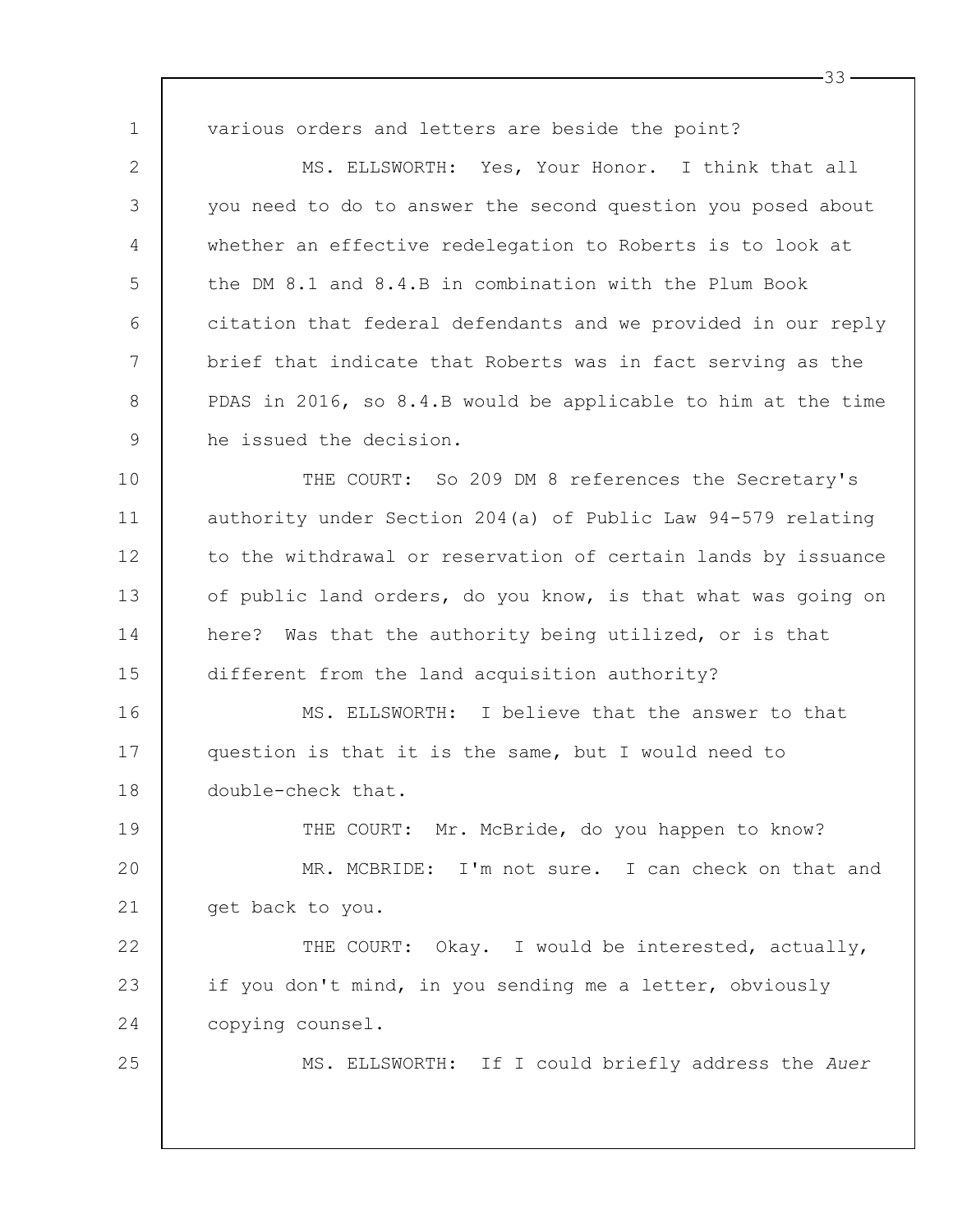1 deference question, which was the third question that Your Honor had answered.

2

3 4 5 6 7 8 9 10 11 12 13 14 15 16 17 18 19 20 21 22 23 24 25 The way that *Auer* deference works is that an agency's reading of its own regulation is controlling unless it is plainly inconsistent with the language that is used, plainly erroneous, or there is reason to suspect it doesn't reflect the fair judgment of the agency. The agency has taken the same position dating back to that 1996 case from Wisconsin I discussed earlier, that this final decision-making authority in the trust context in particular is delegable when the AS-IA is not available. So you have a number of decisions from the agency over the course of 20-plus years in which this decision has been articulated. You have the 2005 Solicitor's memo in which the Solicitor concluded that there were only a very small number of functions of the AS-IA that could not be redelegated. This was not one of them. Of course, at the time, in 2005, we would have been looking at the 2.6 framework that hadn't yet been adopted or incorporated into 151.12 but was already applicable. In addition, you have Black's administrative decision. So we think all of these things do show a consistent longstanding interpretation of the agency. There is nothing inconsistent about that position and the language of the regulation, and under *Auer*, the agency's interpretation is controlling.

THE COURT: Okay. Thank you.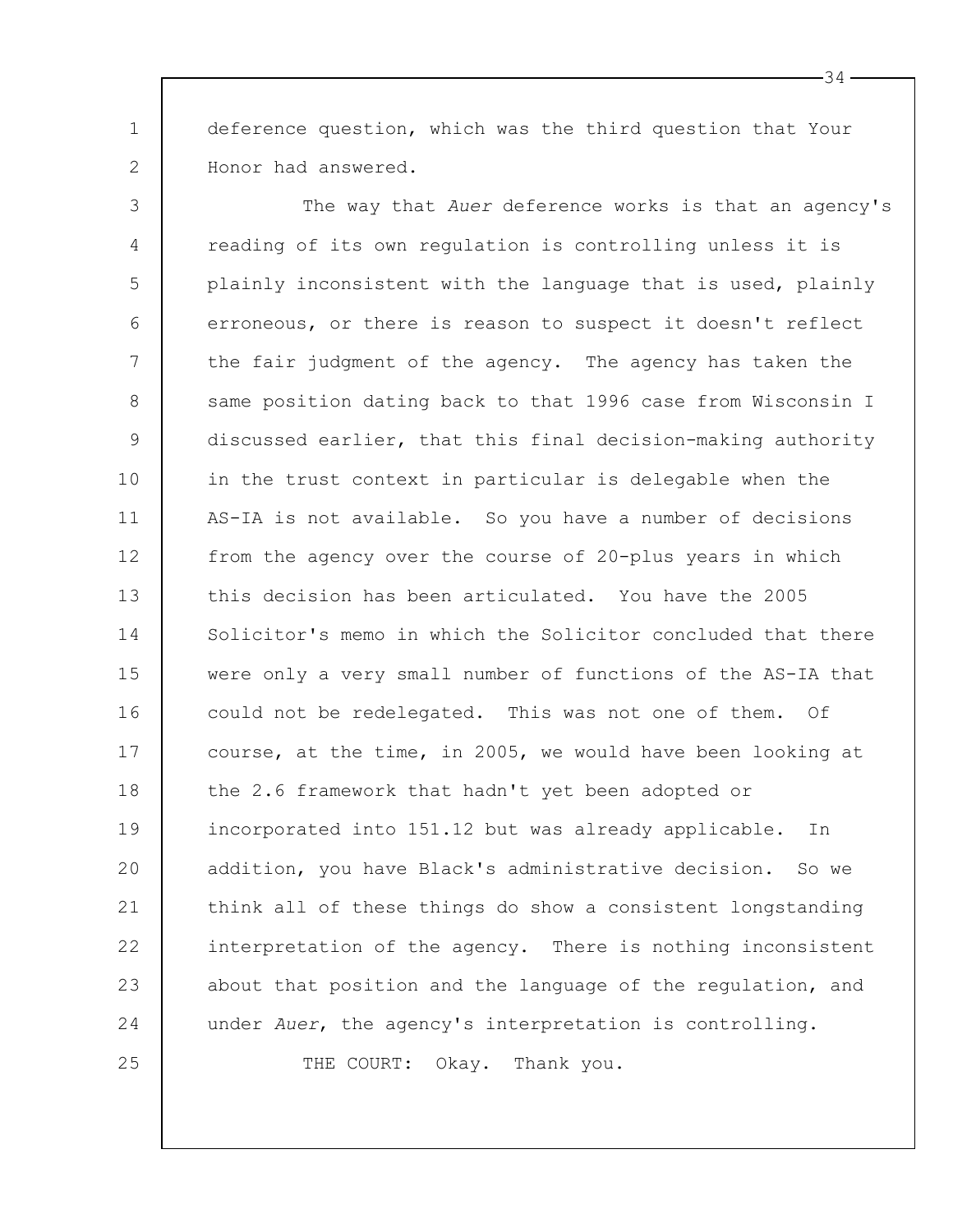1 2 3 4 5 6 7 8 9 10 11 12 13 14 15 16 17 18 19 20 21 22 23 24 25 MS. ELLSWORTH: Thank you, Your Honor. THE COURT: Mr. Miller. MR. MILLER: Thank you, Your Honor. The government says that all the regulation does is set up what happens when a final decision is made and what happens when a nonfinal decision is made. I think when you look at the face of the regulation and also the history of its adoption, the regulation is really doing something more than that. It is providing clarity on which decisions are final and which are not, not just what happens afterwards. So the regulation, by dividing authority between (c) and (d), lets the public know whether a decision is final or not based on who has issued it. The principal device of the interpretation offered by the government and the intervenors, in addition to its inconsistency with the text, is it really defeats that purpose, as illustrated by this very case where the shifting explanations of exactly what the nature of the delegation to Mr. Roberts was. It left us not knowing what this decision was, by what authority it was issued, and what the agency's view was of its finality or nonfinality. Adhering to the text of the regulation and the division of the authority that it sets out would avoid that problem and provide clear notice to the public and allow people to figure out, if you get a decision from the Secretary or the Assistant, you know it is final and you can go to court. If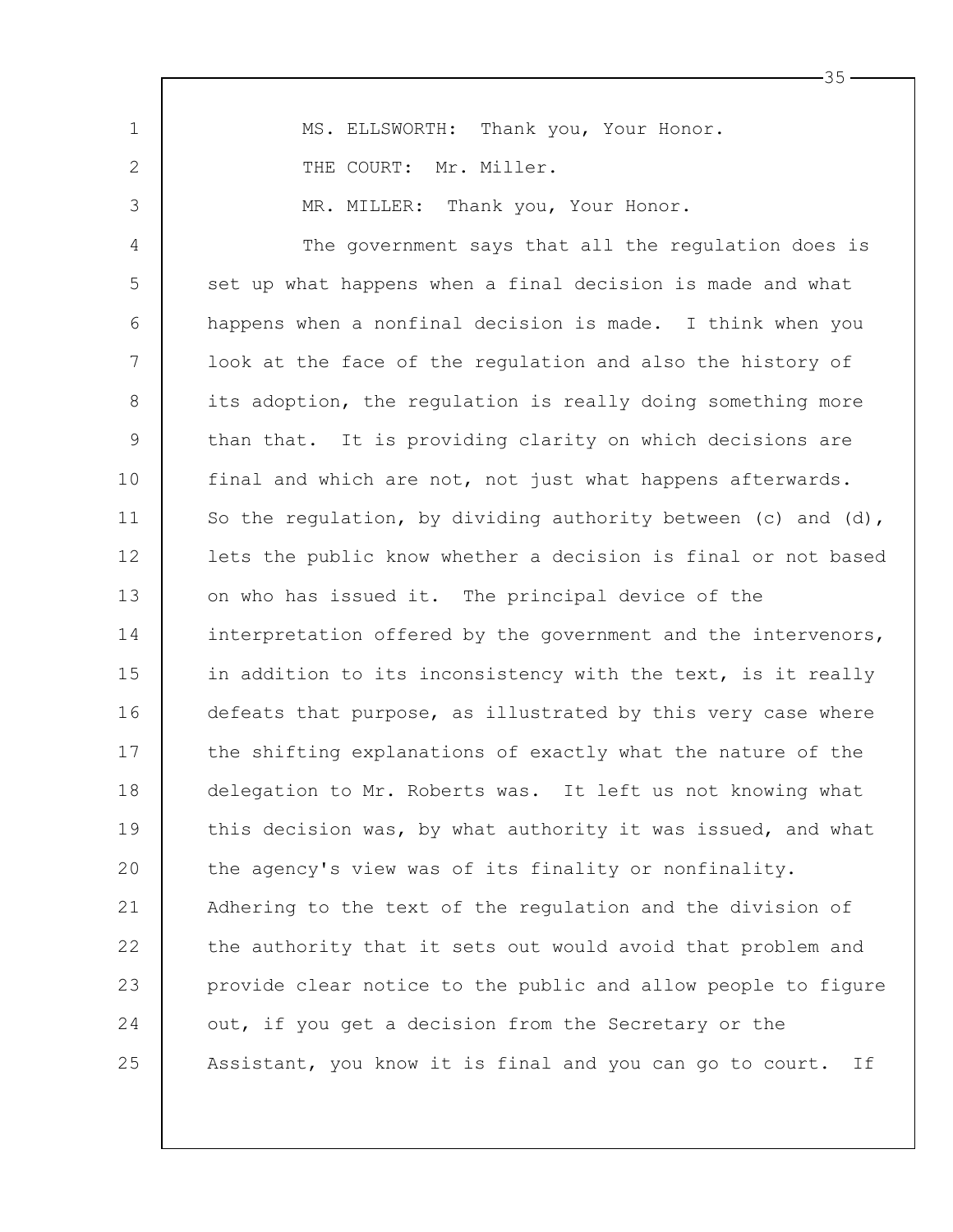| $\mathbf 1$ | you get a decision from someone at the BIA, it is not final.  |
|-------------|---------------------------------------------------------------|
| 2           | THE COURT: He wasn't from the BIA; right? He is the           |
| 3           | principal deputy who was purporting to act with the authority |
| 4           | of the Assistant Secretary. Was there really a notice issue   |
| 5           | there?                                                        |
| 6           | MR. MILLER: The notice problem was that even the              |
| 7           | regulation tells us that it is the Secretary or Assistant     |
| 8           | Secretary who make final decisions, and it doesn't            |
| $\mathsf 9$ | contemplate a decision coming from the Deputy.                |
| 10          | Now, the government's answer to that is to say, well,         |
| 11          | everybody is an authorized representative of the Secretary,   |
| 12          | but that just re-creates the problem, as Your Honor's         |
| 13          | question indicated, by collapsing all of the distinctions     |
| 14          | that are drawn by the regulation. And I think when you look   |
| 15          | at the regulatory preamble, it really does illustrate what    |
| 16          | the agency was trying to do, was to allow people to           |
| 17          | understand when a decision was final. I have talked about     |
| 18          | one of the comments on finality of decisions. There is        |
| 19          | another very significant response to comments in the          |
| 20          | preamble, and that is that the agency set out under the       |
| 21          | heading who the decision maker should be, and it addresses    |
| 22          | 25 C.F.R. 2.20, which is the administrative appeal            |
| 23          | provisions, and that is the regulation that actually does     |
| 24          | mention the Deputy Assistant Secretary, and it says that his  |
| 25          | decisions are not final. And so one of the comments that the  |

 $\Gamma$ 

 $-36-$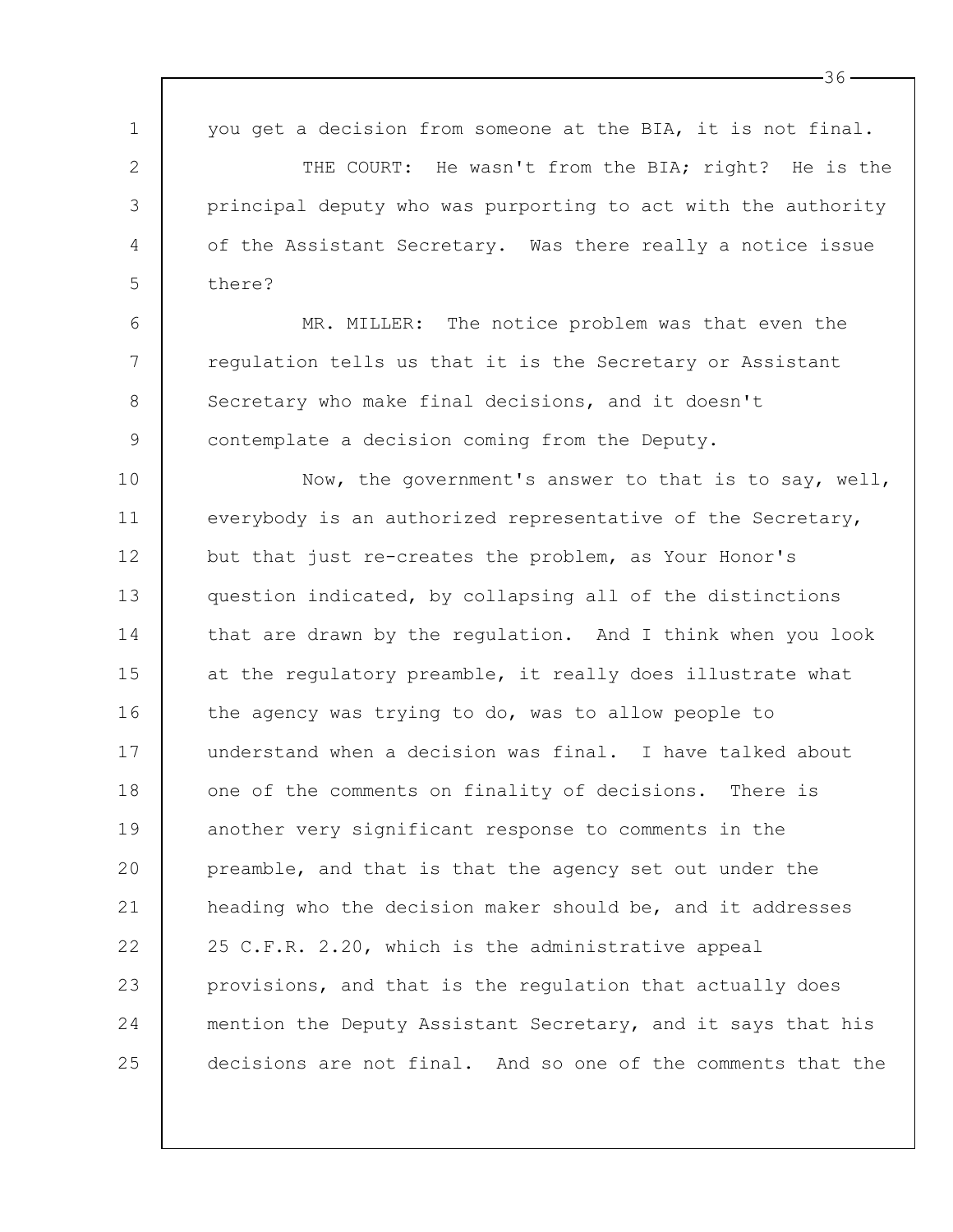1 2 3 4 5 6 7 8 9 10 11 agency got was maybe you should let the Deputy issue trust acquisition decisions, and that way the decisions would be nonfinal and appealable. And the agency said, we're not going to do that. And they said, sort of drawing a distinction between the Assistant Secretary and everyone else, they say decisions issued by the Assistant Secretary involve several layers of internal review prior to issuance, the point being that it makes sense to make those decisions be final. So the agency understood the background presumption against which they were operating in the context of internal appeals is that Deputy decisions are not final.

12 13 14 15 16 17 18 19 20 THE COURT: But they are when they purport to act with the authority of the Assistant Secretary; right? I think the government has cited to *Forest County Potawatomi Community v. The Deputy Assistant Secretary* where it was that precise situation where the Deputy Assistant -- it was actually an Acting Deputy Assistant Secretary but was purporting to be acting with the authority of the vacant Assistant Secretary -- and the IBIA said they had no authority to review that decision.

21 22 23 24 25 MR. MILLER: I think there are a couple of answers. One, that was under a different set of regulations, not under these regulations which were adopted to draw a distinction here. Two, I forget if it was that case or the case cited by intervenors, if you're talking about a situation where the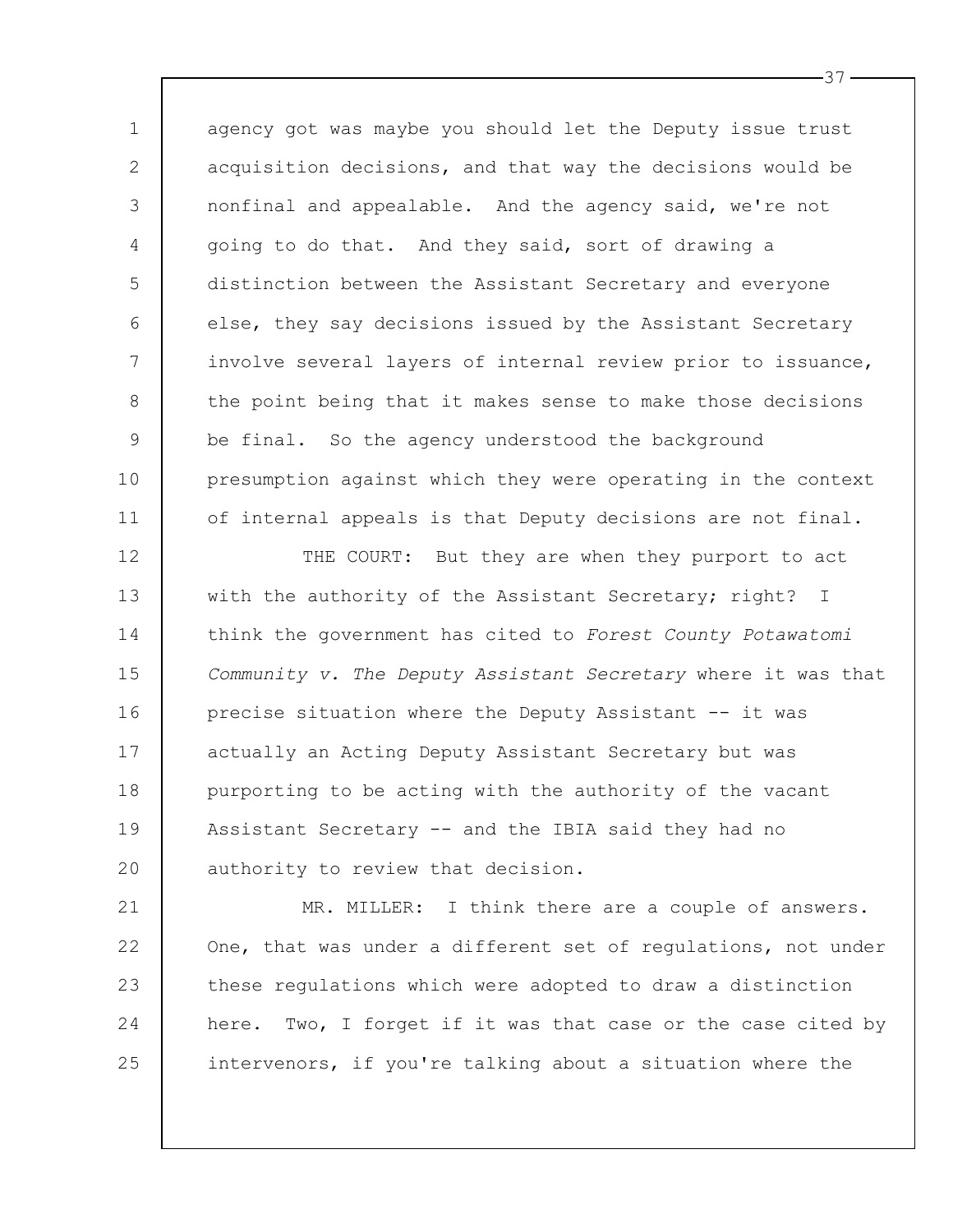1 2 3 4 5 6 7 8 9 10 11 12 13 14 15 16 17 18 19 20 21 22 23 24 25 Assistant Secretary is absent or recused, that comes within the language of the DM relating to absence, which is a different matter from a vacancy, and if they really are taking the view that when there is a vacancy in the presidentially appointed senate confirmed office of the Assistant Secretary, all powers of that office can be devolved on the Deputy, that does run right into the Federal Vacancies Reform Act. The Vacancies Reform Act doesn't allow them to grant the exclusive powers of a vacant office to a subordinate who has not been confirmed by the Senate. I think you don't even really need to get to that question here because the regulation on its face doesn't authorize the Deputy to carry out those functions. THE COURT: Okay. Thank you, Mr. Miller. MR. MILLER: Thank you, Your Honor. THE COURT: Thank you all. I appreciate your arguments and briefings. It was very good. (Proceedings adjourned at 11:57 a.m.)